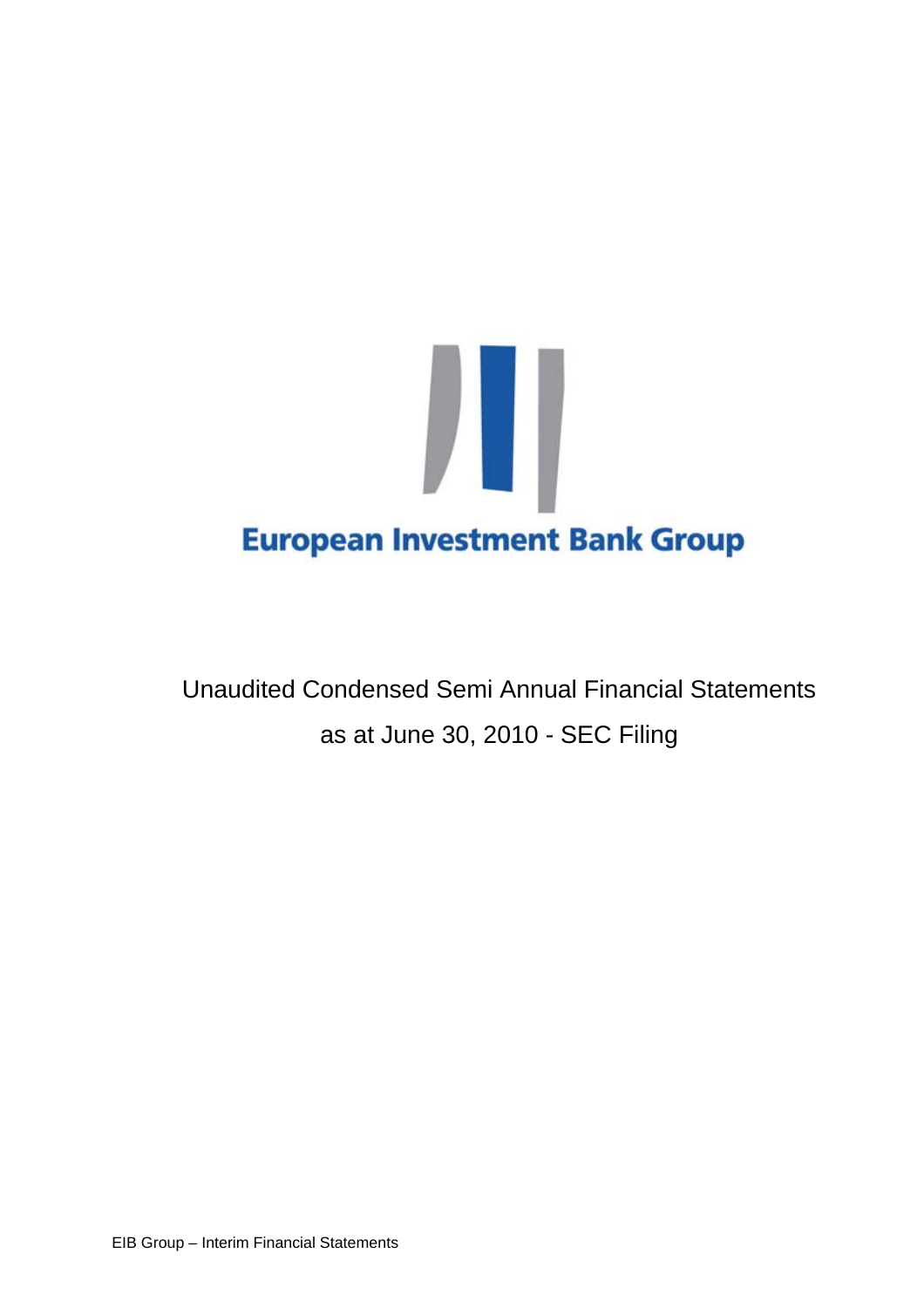#### **EIB GROUP CONSOLIDATED BALANCE SHEET AS AT JUNE 30, 2010 UNDER IFRS (in EUR '000)**

| ASSETS                                                                        |             | 30.06.2010<br>(Unaudited) |             |             | 31.12.2009 LIABILITIES                                           |               | 30.06.2010<br>(Unaudited) |               | 31.12.2009  |
|-------------------------------------------------------------------------------|-------------|---------------------------|-------------|-------------|------------------------------------------------------------------|---------------|---------------------------|---------------|-------------|
| 1. Cash in hand, balances with central banks and post office banks            |             | 200 797                   |             | 227 227     | 1. Amounts owed to credit institutions<br>a) repayable on demand | 13 177 822    |                           | - 0           |             |
| 2. Treasury bills and other bills eligible for refinancing with central banks |             | 9 699 506                 |             | 4 146 585   | b) with agreed maturity dates or periods of notice               | 231 459       |                           | 4 480 561     |             |
| 3. Loans and advances to credit institutions                                  |             |                           |             |             |                                                                  |               | 13 409 281                |               | 4 480 561   |
| a) repayable on demand                                                        | 352 240     |                           | 367 694     |             | 2. Amounts owed to customers                                     |               |                           |               |             |
| b) other loans and advances                                                   | 41 792 965  |                           | 19 115 981  |             | a) repayable on demand                                           | 1 255 577     |                           | 1 256 333     |             |
| c) loans (Note B)                                                             | 122 775 595 |                           | 117 560 917 |             | b) with agreed maturity dates or periods of notice               | 805 176       |                           | 1 106 828     |             |
|                                                                               |             | 164 920 800               |             | 137 044 592 |                                                                  |               | 2 060 753                 |               | 2 363 161   |
| 4. Loans and advances to customers                                            |             |                           |             |             | 3. Debts evidenced by certificates (Note C)                      |               |                           |               |             |
| a) loans (Note B)                                                             | 220 254 846 |                           | 203 106 638 |             | a) debt securities in issue                                      | 367 430 947   |                           | 303 978 963   |             |
| b) Impairment on loans and advances, net of reversals                         | $-86300$    |                           | $-106300$   |             | b) others                                                        | 24 695 327    |                           | 19 869 005    |             |
|                                                                               |             | 220 168 546               |             | 203 000 338 |                                                                  |               | 392 126 274               |               | 323 847 968 |
| 5. Debt securities including fixed-income<br>securities                       |             |                           |             |             | 4. Derivatives liabilities                                       |               | 13 724 513                |               | 14 866 773  |
| a) issued by public bodies                                                    | 4 089 961   |                           | 1985302     |             | 5. Other liabilities                                             |               |                           |               |             |
| b) issued by other borrowers                                                  | 23 221 935  |                           | 16 450 994  |             | a) sundry creditors                                              | 748 167       |                           | 667317        |             |
|                                                                               |             | 27 311 896                |             | 18 436 296  | b) sundry liabilities                                            | 37 506        |                           | 45 986        |             |
|                                                                               |             |                           |             |             |                                                                  |               | 785 673                   |               | 713 303     |
| 6. Shares and other variable-yield securities                                 |             | 2 163 552                 |             | 2 017 903   | 6. Deferred income                                               |               | 175 762                   |               | 177 228     |
| 7. Derivative Assets                                                          |             | 39 299 319                |             | 20 868 332  |                                                                  |               |                           |               |             |
|                                                                               |             |                           |             |             | 7. Provisions                                                    |               |                           |               |             |
| 8. Property, furniture and equipment                                          |             | 297 607                   |             | 307 319     | a) pension plans and health insurance scheme                     | 1 359 570     |                           | 1 242 292     |             |
|                                                                               |             |                           |             |             | b) provision for guarantees                                      | 74 149        |                           | 70 412        |             |
| 9. Intangible assets                                                          |             | 5756                      |             | 4817        |                                                                  |               | 1 433 719                 |               | 1 312 704   |
| 10. Other assets                                                              |             | 113 164                   |             | 106 914     | <b>TOTAL LIABILITIES</b>                                         |               | 423 715 975               |               | 347 761 698 |
| 11. Assets held for sale                                                      |             | 3373                      |             | 3 3 7 3     | 8. Capital                                                       |               |                           |               |             |
|                                                                               |             |                           |             |             | - Subscribed                                                     | 232 392 989   |                           | 232 392 989   |             |
| 12. Subscribed capital and reserves, called but not paid                      |             | 81 215                    |             | 107 637     | - Uncalled                                                       | - 220 773 340 | 11 619 649                | - 220 773 340 | 11 619 649  |
| 13. Prepayments                                                               |             | 17 372                    |             | 35 479      |                                                                  |               |                           |               |             |
|                                                                               |             |                           |             |             | 9. Consolidated reserves                                         |               |                           |               |             |
|                                                                               |             |                           |             |             | a) reserve fund                                                  | 20 082 400    |                           | 18 205 506    |             |
|                                                                               |             |                           |             |             | b) additional reserves                                           | 1585439       |                           | 5777469       |             |
|                                                                               |             |                           |             |             | c) special activities reserve                                    | 3 299 370     |                           | 3 299 370     |             |
|                                                                               |             |                           |             |             | d) general loan reserve                                          | 1923734       |                           | 1923734       |             |
|                                                                               |             |                           |             |             |                                                                  |               | 26 890 943                |               | 29 206 079  |
|                                                                               |             |                           |             |             | 10. Profit/loss for the period                                   |               | 2 056 336                 |               | $-2280614$  |
|                                                                               |             |                           |             |             | <b>TOTAL EQUITY</b>                                              |               | 40 566 928                |               | 38 545 114  |
| <b>TOTAL ASSETS</b>                                                           |             | 464 282 903               |             | 386 306 812 | <b>TOTAL LIABILITIES &amp; EQUITY</b>                            |               | 464 282 903               |               | 386 306 812 |
|                                                                               |             |                           |             |             |                                                                  |               |                           |               |             |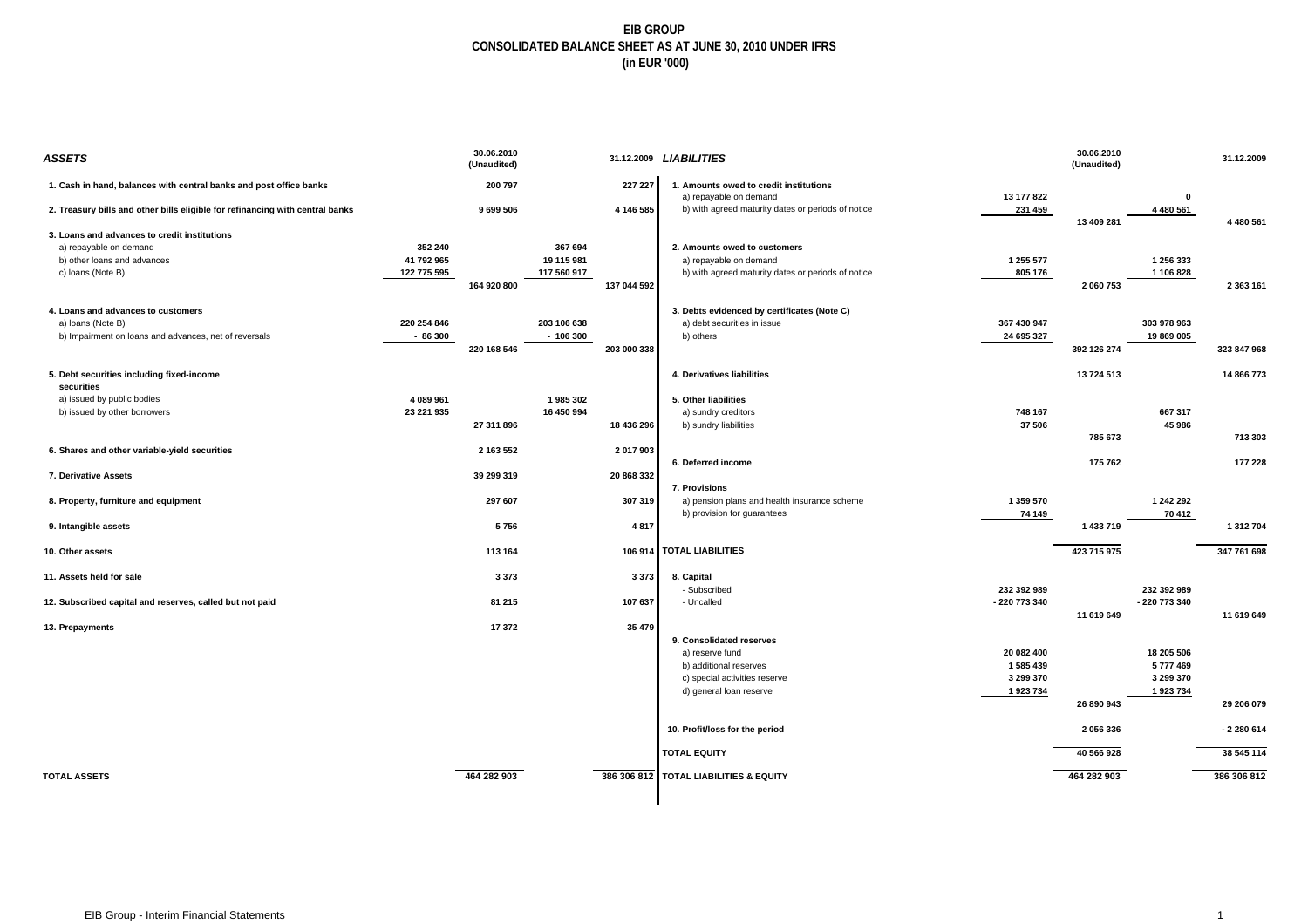#### **CONSOLIDATED INCOME STATEMENT FOR THE PERIOD ENDED JUNE 30, 2010 UNDER IFRS (in EUR '000)**

|    |                                                                                                                                                               |                       | 30.06.2010<br>(Unaudited)      |                       | 30.06.2009<br>(Unaudited) |                        | 2009        |
|----|---------------------------------------------------------------------------------------------------------------------------------------------------------------|-----------------------|--------------------------------|-----------------------|---------------------------|------------------------|-------------|
|    | 1. Interest and similar income                                                                                                                                |                       | 9 0 7 2 7 5 7                  |                       | 5 282 381                 |                        | 16 539 390  |
|    | 2. Interest expense and similar charges                                                                                                                       |                       | $-7912518$                     |                       | $-4292560$                |                        | $-14269346$ |
|    | 3. Income from shares and other variable-yield securities                                                                                                     |                       | 35 574                         |                       | 6 1 4 0                   |                        | 8930        |
|    | 4. Fee and commission income                                                                                                                                  |                       | 97 432                         |                       | 37 877                    |                        | 207 005     |
|    | 5. Fee and commission expense                                                                                                                                 |                       | 58<br>$\overline{\phantom{0}}$ |                       | $-74$                     |                        | $-117$      |
| 6. | Result on financial operations                                                                                                                                |                       | 1 001 850                      |                       | $-3290000$                |                        | $-4048359$  |
|    | 7. Other operating income                                                                                                                                     |                       | 1597                           |                       | 22 940                    |                        | 10759       |
|    | 8. Change in impairment on loans and advances and provisions for<br>quarantees, net of reversals                                                              |                       | 16 580                         |                       | $-84082$                  |                        | $-149099$   |
|    | 9. Change in impairment on shares and other variable-yield<br>securities, net of reversals                                                                    |                       | $-14670$                       |                       | $-35954$                  |                        | $-104599$   |
|    | 10. General administrative expenses<br>a) staff costs<br>b) other administrative costs                                                                        | $-186899$<br>$-41862$ | $-228761$                      | $-162507$<br>$-44243$ | $-206750$                 | $-328696$<br>$-117800$ | $-446496$   |
|    | 11. Depreciation and amortisation: property, furniture and equipment<br>and intangible assets<br>a) property, furniture and equipment<br>b) intangible assets | $-12189$<br>$-1258$   | $-13447$                       | $-11686$<br>$-1013$   | $-12699$                  | $-26386$<br>$-2296$    | $-28682$    |
|    | 12. Profit / loss for the period                                                                                                                              |                       | 2056336                        |                       | $-2572841$                |                        | $-2280614$  |

#### **CONSOLIDATED STATEMENT OF COMPREHENSIVE INCOME FOR THE PERIOD ENDED JUNE 30, 2010 UNDER IFRS (in EUR '000)**

|                                                                                  |          | 30.06.2010<br>(Unaudited) |          | 30.06.2009<br>(Unaudited) |          | 2009       |
|----------------------------------------------------------------------------------|----------|---------------------------|----------|---------------------------|----------|------------|
| Profit/loss for the period                                                       |          | 2 056 336                 |          | $-2572841$                |          | $-2280614$ |
| Other comprehansive income                                                       |          |                           |          |                           |          |            |
| Available for sale financial assets - fair value reserve                         |          |                           |          |                           |          |            |
| 1. Net unrealised gains and losses on financial assets available<br>for sale     | $-32240$ |                           | $-18905$ |                           | $-51162$ |            |
| 2. Impairment charges transferred to the consolidated income<br>statement        | 0        |                           | 0        |                           | 40 149   |            |
| 3. Realised gains and losses transferred to the consolidated<br>income statement | $-290$   |                           | 20 968   |                           | 43778    |            |
| Total available for sale financial assets                                        |          | $-32530$                  |          | 2 0 6 3                   |          | 32765      |
| Total other comprehensive income                                                 |          | $-32530$                  |          | 2 0 6 3                   |          | 32765      |
| Total comprehensive income                                                       |          | 2023806                   |          | $-2570778$                |          | $-2247849$ |
| Attributable to: Equity holders of the Bank                                      |          | 2023806                   |          | $-2570778$                |          | $-2247849$ |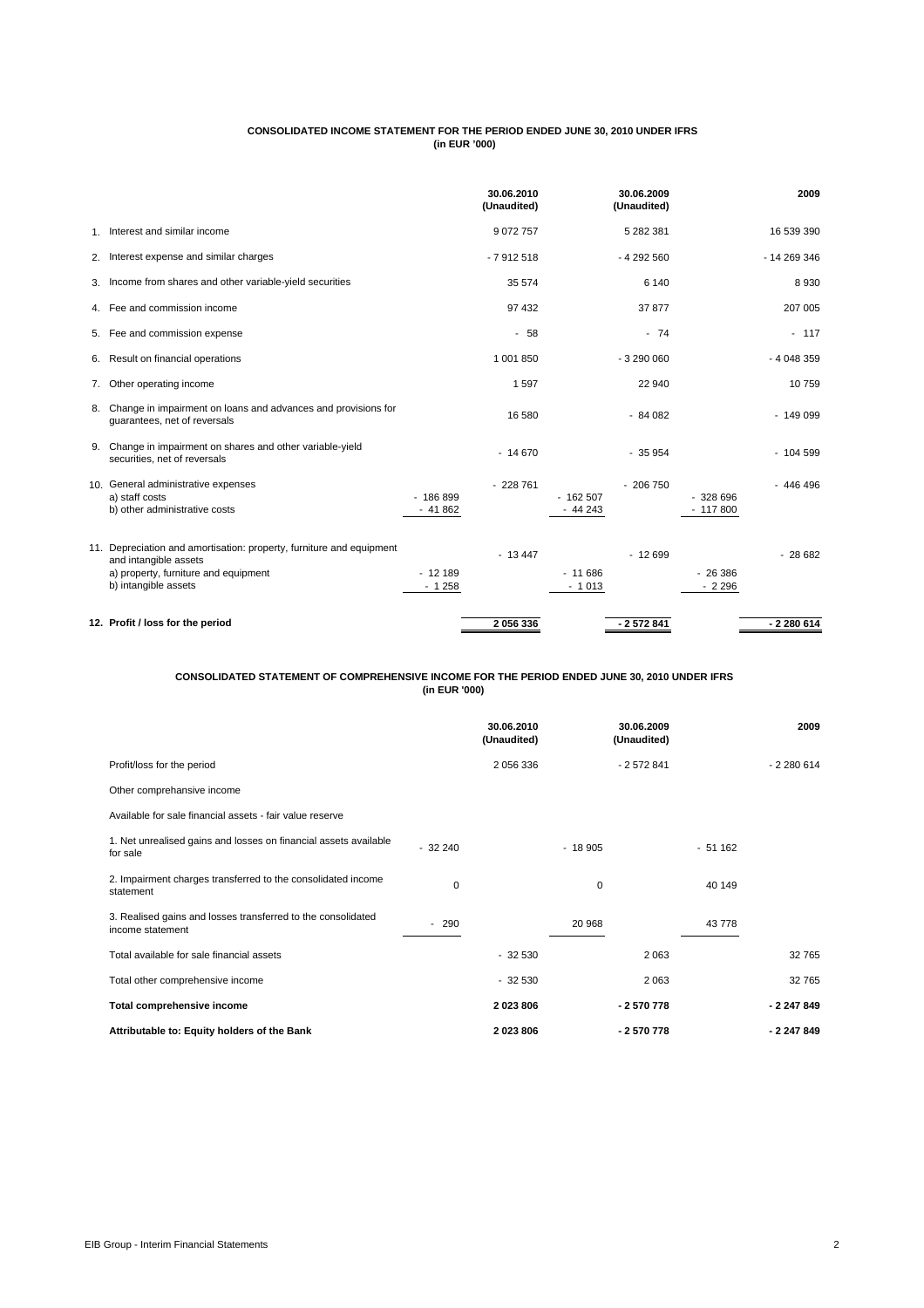#### **CONSOLIDATED STATEMENT OF CHANGES IN EQUITY UNDER IFRS (in EUR '000)**

|                                                            | <b>Subscribed</b> | Callable     | <b>Funds allocated</b>                   | <b>Funds allocated</b><br>to venture |            | <b>Special</b><br>Reserve |                          | <b>Additional reserves</b> |                       | Profit/loss for the<br><b>Total</b> |                           |
|------------------------------------------------------------|-------------------|--------------|------------------------------------------|--------------------------------------|------------|---------------------------|--------------------------|----------------------------|-----------------------|-------------------------------------|---------------------------|
| For the half year ended June 30, 2010                      | capital           | capital      | to Structured<br><b>Finance Facility</b> | capital<br>operations                | fund       | activities<br>reserve     | General loan_<br>reserve | Other                      | Fair value<br>reserve | period before<br>appropriation      | consolidated<br>own funds |
| As at December 31, 2008                                    | 164 808 169       | -156 567 760 | 2 750 000                                | 1764 305                             | 16 480 817 | $\mathbf{0}$              | $\bf{0}$                 | 4 688 642                  | 507 613               | 6 355 715                           | 40 787 501                |
| Appropriation of prior year's profit                       |                   |              |                                          | $\Omega$                             | 650 877    |                           | $\Omega$                 | 4704838                    | $\mathbf 0$           | $-6355715$                          |                           |
| Total comprehensive income / loss for the year             |                   |              |                                          |                                      |            |                           |                          |                            | 32 765                | $-2280614$                          | -2 247 849                |
| Transfer from additional reserves (1)                      |                   |              |                                          | $-14717$                             | 147 177    |                           |                          |                            |                       |                                     |                           |
| Contributions by and distributions to owners               | 67 584 820        | -64 205 580  | 2 000 000                                | $\Omega$                             | $-73.365$  | $\Omega$                  | $\mathbf 0$              | -5 305 875                 | $\Omega$              |                                     |                           |
| Changes in ownership interests in subsidiaries that do not |                   |              |                                          |                                      |            |                           |                          |                            |                       |                                     |                           |
| result in a loss of control                                | $\Omega$          | 0            | $\Omega$                                 | 0                                    |            | $\Omega$                  | $\Omega$                 | 5462                       | $\mathbf{0}$          | $\Omega$                            | 5 4 6 2                   |
| Transfer to special activities reserve and general loan    |                   |              |                                          |                                      |            |                           |                          |                            |                       |                                     |                           |
| reserve                                                    | 0                 | 0            | -4 750 000                               | $-1617128$                           | $\Omega$   | 3 299 370                 | 1 923 734                | 1 144 024                  | $\Omega$              |                                     |                           |
| As at December 31, 2009                                    | 232 392 989       | -220 773 340 | $\bf{0}$                                 | $\bf{0}$                             | 18 205 506 | 3 299 370                 | 1923734                  | 5 237 091                  | 540 378               | -2 280 614                          | 38 545 114                |
| Appropriation of prior year's profit                       |                   |              | 0                                        | 0                                    | 876 894    |                           | $\mathbf{0}$             | -4 157 508                 | $\Omega$              | 2 2 8 0 6 1 4                       |                           |
| Total comprehensive income / loss for the period           |                   |              | $\Omega$                                 | 0                                    |            | $\Omega$                  |                          |                            | $-32530$              | 2 056 336                           | 2 023 806                 |
| Changes in ownership interests in subsidiaries that do not |                   |              |                                          |                                      |            |                           |                          |                            |                       |                                     |                           |
| result in a loss of control                                |                   |              | $\Omega$                                 | 0                                    |            | $\Omega$                  | $\Omega$                 | $-1992$                    |                       |                                     | $-1992$                   |
| As at June 30, 2010 (Unaudited)                            | 232 392 989       | -220 773 340 |                                          |                                      | 20 082 400 | 3 299 370                 | 1923734                  | 1 077 591                  | 507848                | 2 056 336                           | 40 566 928                |

(\*) An amount of EUR'000 147 177 resulting from the value adjustments on venture capital operations has been transferred from the Funds allocated to venture capital operations to the additional reserves.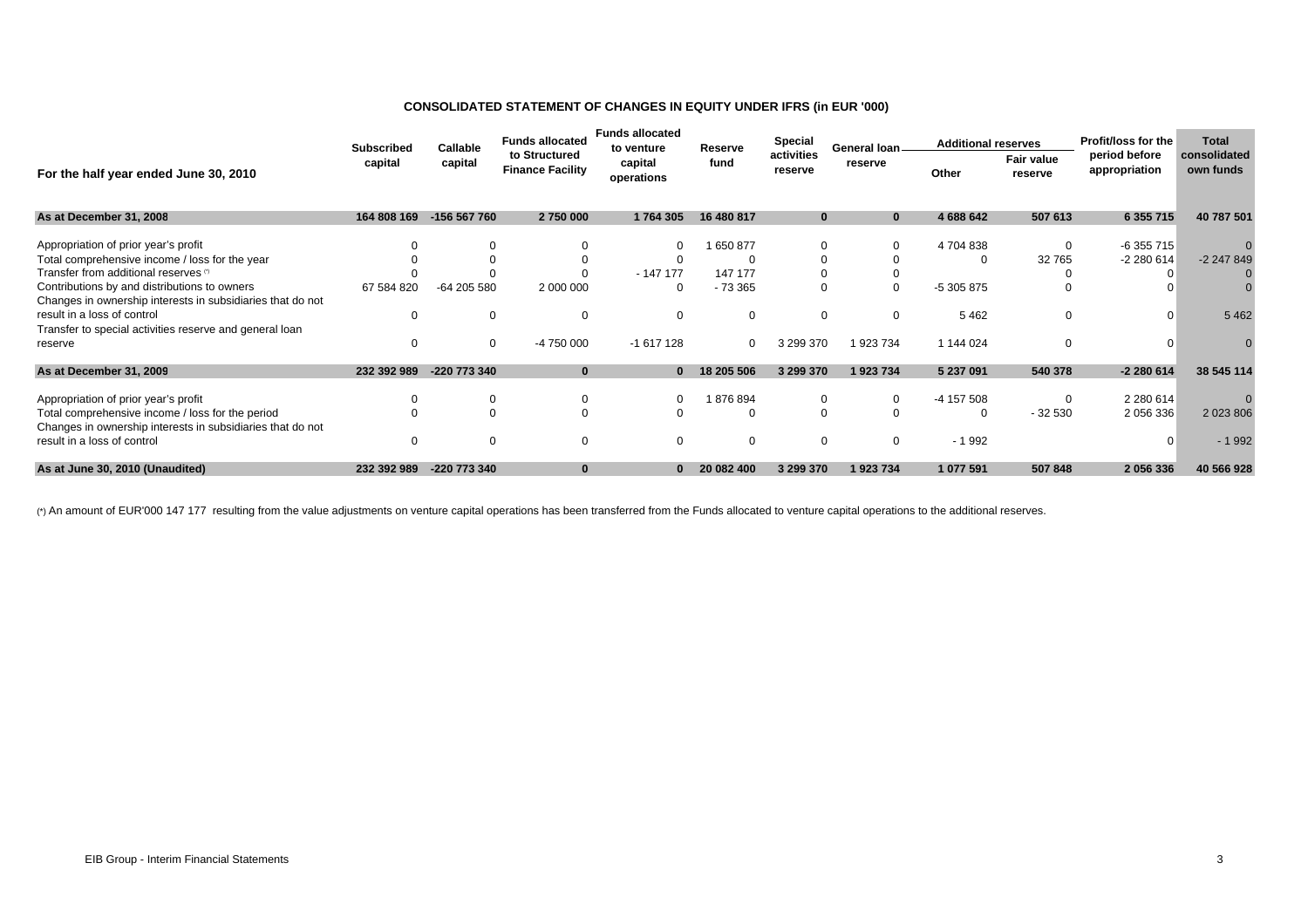|    | (In EUR '000)                                                                                                                                              |                           |                  |
|----|------------------------------------------------------------------------------------------------------------------------------------------------------------|---------------------------|------------------|
|    |                                                                                                                                                            | 30.06.2010<br>(Unaudited) | 2009             |
| А. | Cash flows from operating activities :                                                                                                                     |                           |                  |
|    | Profit/loss for the period                                                                                                                                 | 2 056 336                 | - 2 280 614      |
|    | Adjustments for:                                                                                                                                           |                           |                  |
|    | Change in impairment on loans and advances, net of reversals                                                                                               | $-20000$                  | 88 800           |
|    | Net change in provisions for pension plans and health insurance scheme                                                                                     | 117 278                   | 119 492          |
|    | Unwinding of the discount relating to capital and reserves called, but not paid in                                                                         | $-2410$                   | $-4763$          |
|    | Change in provision for guarantees                                                                                                                         | 3737<br>13 447            | 60 299<br>28 682 |
|    | Depreciation/amortisation on property, furniture and equipment and intangible assets<br>Change in impairment of shares and other variable-yield securities | 14 670                    | 104 599          |
|    | Investment portfolio amortisation and accrued interest                                                                                                     | 12 164                    | 38 065           |
|    | Net results on loans under the fair value option and associated hedges                                                                                     | $-457537$                 | 1834019          |
|    | Net results on borrowings under the fair value option and associated hedges                                                                                | - 4 594 098               | - 1 328 392      |
|    | Change in fair value of derivatives                                                                                                                        | 4 4 3 2 1 4 1             | 1 679 479        |
|    | Effects of exchange rate changes                                                                                                                           | 3 0 31 1 81               | 213 974          |
|    |                                                                                                                                                            |                           |                  |
|    | Disbursements of loans and advances to credit institutions and customers                                                                                   | - 20 594 300              | - 51 895 204     |
|    | Repayments of loans and advances to credit institutions and customers                                                                                      | 12 354 878                | 23 200 287       |
|    | Change in Available for sale and trading debt securities                                                                                                   | - 747 607                 | - 1 623 628      |
|    | Change in Available for sale venture capital operations                                                                                                    | $-94017$                  | $-148590$        |
|    | Change in Available for sale shares and other variable-yield securities                                                                                    | - 54 644                  | $-53806$         |
|    | Change in amounts owed to credit institutions and customers                                                                                                | 8 626 312                 | $-317489$        |
|    | Change in interest accrued on cash and cash equivalents                                                                                                    | - 167 783                 | 23 217           |
|    | Change in prepayments                                                                                                                                      | 18 107                    | 1992             |
|    | Change in other assets                                                                                                                                     | $-6250$                   | 52 853           |
|    | Change in deferred income                                                                                                                                  | $-1466$                   | 6073             |
|    | Change in other liabilities                                                                                                                                | 72 370                    | $-20941$         |
|    | Net cash used in operating activities                                                                                                                      | 4 012 509                 | -30 221 596      |
| В. | Cash flows from investing activities :                                                                                                                     |                           |                  |
|    | Held to maturity debt securities matured during the year                                                                                                   | 144 545                   | 301 440          |
|    | Change in asset backed securities                                                                                                                          | - 1 156 522               | - 2 442 526      |
|    | Change in property, furniture and equipment and intangible assets                                                                                          | $-4675$                   | $-20130$         |
|    | Net cash used in investing activities                                                                                                                      | $-1016652$                | $-2161216$       |
| C. | Cash flows from financing activities :                                                                                                                     |                           |                  |
|    | Issue of borrowings                                                                                                                                        | 42 207 424                | 79 122 016       |
|    | Redemption of borrowings                                                                                                                                   | - 13 599 645              | - 33 010 200     |
|    | Paid in by Member States                                                                                                                                   | 31 242                    | 358 659          |
|    | Change in commercial paper                                                                                                                                 | 4739579                   | - 10 647 642     |
|    | Net cash from financing activities                                                                                                                         | 33 378 600                | 35 822 833       |
|    | Summary statement of cash flows                                                                                                                            |                           |                  |
|    | Cash and cash equivalents at the beginning of the year                                                                                                     | 27 339 149                | 24 100 435       |
|    | Net cash from:                                                                                                                                             | 4 012 509                 | - 30 221 596     |
|    | (1) operating activities<br>(2) investing activities                                                                                                       | - 1 016 652               | - 2 161 216      |
|    | (3) financing activities                                                                                                                                   | 33 378 600                | 35 822 833       |
|    | (4) effects of exchange rate changes on cash held                                                                                                          | $-1207850$                | $-201307$        |
|    | Cash and cash equivalents at the end of the period                                                                                                         | 62 505 756                | 27 339 149       |
|    | Cash and cash equivalents are composed of:                                                                                                                 |                           |                  |
|    | Cash in hand, balances with central banks and post office banks                                                                                            | 200 797                   | 227 227          |
|    | Bills maturing within three months of issue                                                                                                                | 20 175 822                | 7638941          |
|    | Loans and advances to credit institutions :                                                                                                                |                           |                  |
|    | Accounts repayable on demand                                                                                                                               | 352 240                   | 367 694          |
|    | Term deposits accounts (excluding accrued interest)                                                                                                        | 41 776 897                | 19 105 287       |
|    |                                                                                                                                                            | 62 505 756                | 27 339 149       |
|    | Supplementary disclosures of operating cash flow:                                                                                                          |                           |                  |
|    | Interest received                                                                                                                                          | 9 0 4 7                   | 16 4 20          |
|    | Dividends received                                                                                                                                         | 34 697                    | 7862             |
|    | Interest paid                                                                                                                                              | $-1381$                   | $-1911$          |
|    |                                                                                                                                                            |                           |                  |

**CONSOLIDATED CASH FLOW STATEMENT FOR PERIOD ENDED JUNE 30, 2010 UNDER IFRS**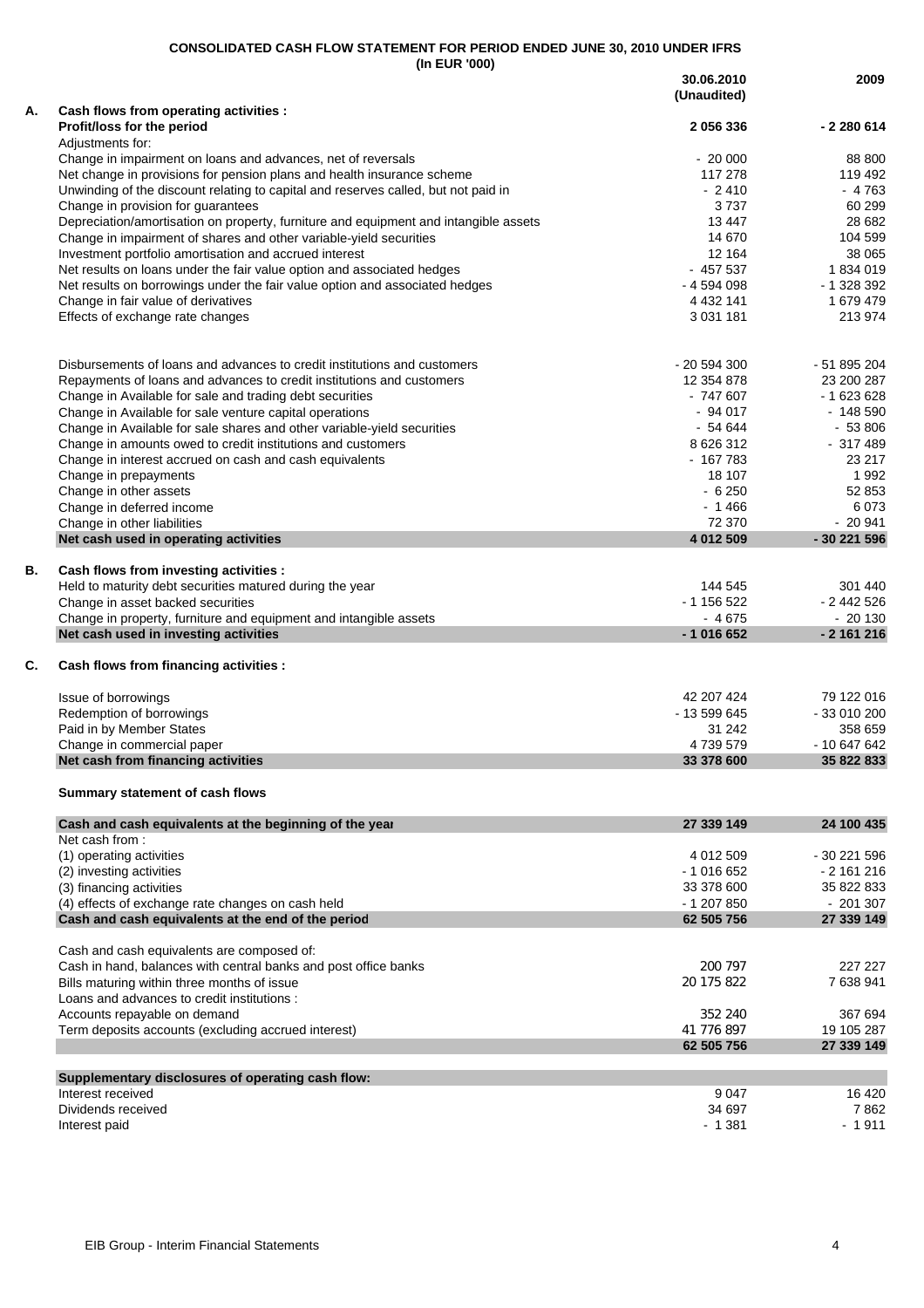Appendix I – June 30, 2010

# **NOTES TO THE UNAUDITED CONDENSED CONSOLIDATED INTERIM FINANCIAL STATEMENTS UNDER IFRS**

## **NOTE A Basis of presentation**

The unaudited condensed consolidated financial statements of the European Investment Bank ("the Bank") as at June 30, 2010 do not include all of the information and footnotes required for complete financial statements.

In the opinion of management, all adjustments, normal recurring accruals and adjustments for the impairment of venture capital operations and loans considered necessary for a fair presentation have been recorded. The profit for the six-month period ended June 30, 2010 is not necessarily indicative of the results that may be expected for the year ending December 31, 2010.

The audited financial statements as at and for the year ended December 31, 2009 were prepared in accordance with International Financial Reporting Standards (IFRS) as endorsed by the EU. The unaudited condensed consolidated financial statements as at and for the period ended June 30, 2010 were based on the same principles.

For further information, refer to the financial statements and footnotes thereto included in the Bank's annual report for the year ended December 31, 2009.

# **NOTE B Summary statement of loans (in Eur '000)**

|                                                                        | Loans granted                             |                                       |             |  |  |  |  |
|------------------------------------------------------------------------|-------------------------------------------|---------------------------------------|-------------|--|--|--|--|
| Analysis of aggregate<br>loans granted<br>(before specific provisions) | to intermediary<br>credit<br>institutions | directly to<br>final<br>heneficiaries | Total       |  |  |  |  |
| - Disbursed portion                                                    | 122,775,595                               | 220, 254, 846                         | 343,030,441 |  |  |  |  |
| - Undisbursed portion                                                  | 19,406,552                                | 63,781,598                            | 83,188,150  |  |  |  |  |
| Aggregate loans granted                                                | 142, 182, 147                             | 284,036,444                           | 426,218,591 |  |  |  |  |

## **NOTE C Debts evidenced by certificates**

[See following pages for summary statement of debts evidenced by certificates.]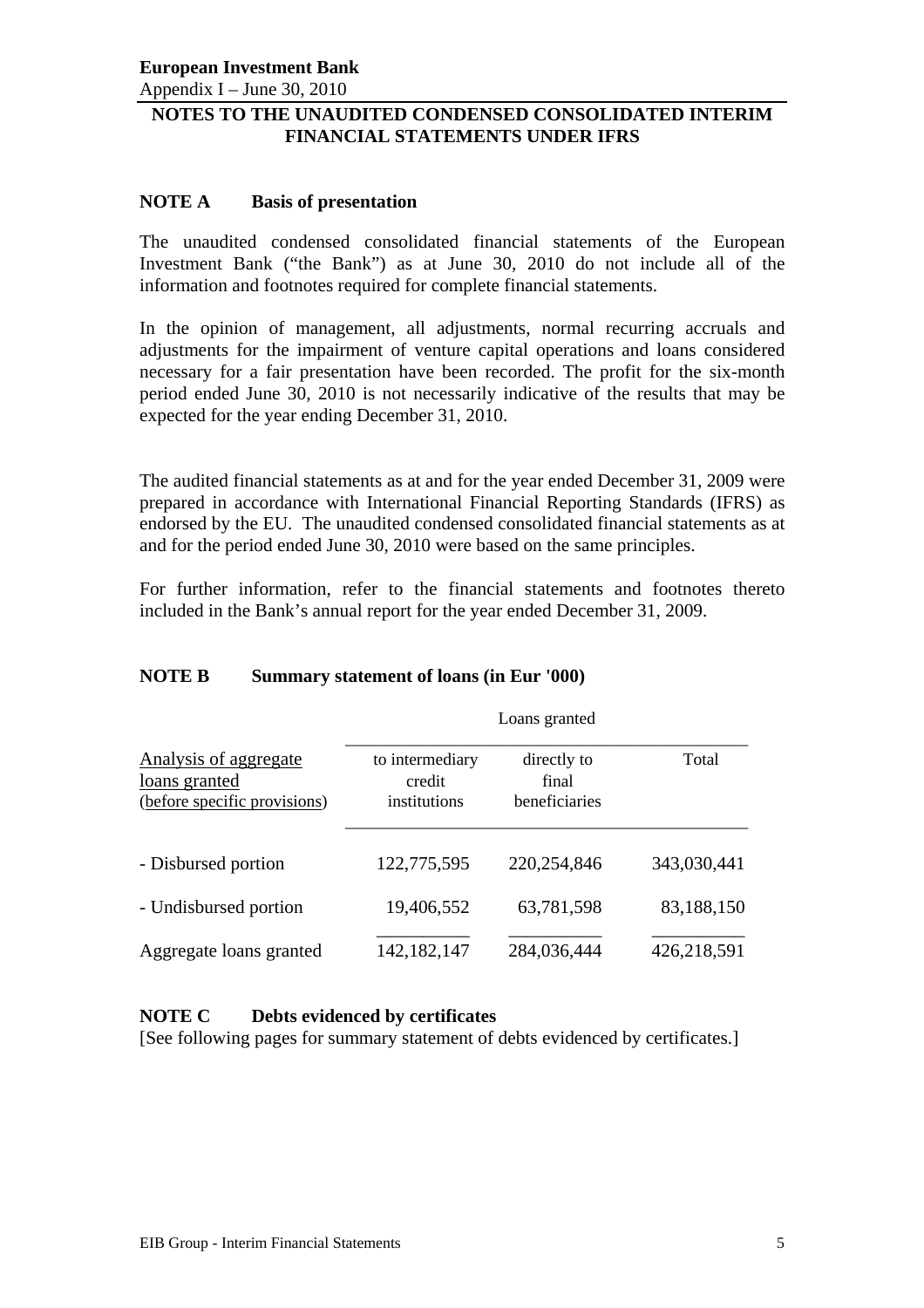# **NOTE D EIF capital increase and commitment to purchase the remaining EIF shares at a fixed price**

## **EIF capital increase**

As at June 30, 2010, the subscribed capital of the EIF has increased from EUR 2.94 billion as at December 31, 2009 to EUR 2.98 billion. The percentage holding of the Bank in the EIF has decreased from 62.11% at the end of December 2009 to 61.40% at the end of June 2010.

At the EIF Annual General Meeting of Shareholders held on May 7, 2007, it was decided to issue 1000 new shares, identical to the 2000 existing ones (nominal value EUR 1 million each, paid in ratio of 20%) between June 30, 2007 and June 30, 2010. The Bank decided to subscribe 609 new shares on June 30, 2007.

The Bank committed to subscribe to all shares not subscribed to by the other shareholders by June 30, 2010. As 21 shares remained unsubscribed as at June 30, 2010, the Bank will subscribe to these 21 shares in the course of 2010.

## **Commitment to purchase the remaining EIF shares at a fixed price**

Under the terms of the Replacement Share Purchase Undertaking, the EIB is offering to buy the remaining subscribed shares from EIF's other shareholders for a price of EUR 349,909.66 per share as at June 30, 2010. The latter corresponds to the part of each share in the called capital of EIF, increased by the share premium account, the statutory reserves, the disclosed unrealised gains in venture capital operations, the profit brought forward and the profit of the year. The agreed formula is being applied to the approved and audited annual accounts of the EIF for the financial year in which the option is exercised.

**NOTE E Commitments, contingent liabilities and other memorandum items**  [See following pages for summary statement of commitments and contingent liabilities.]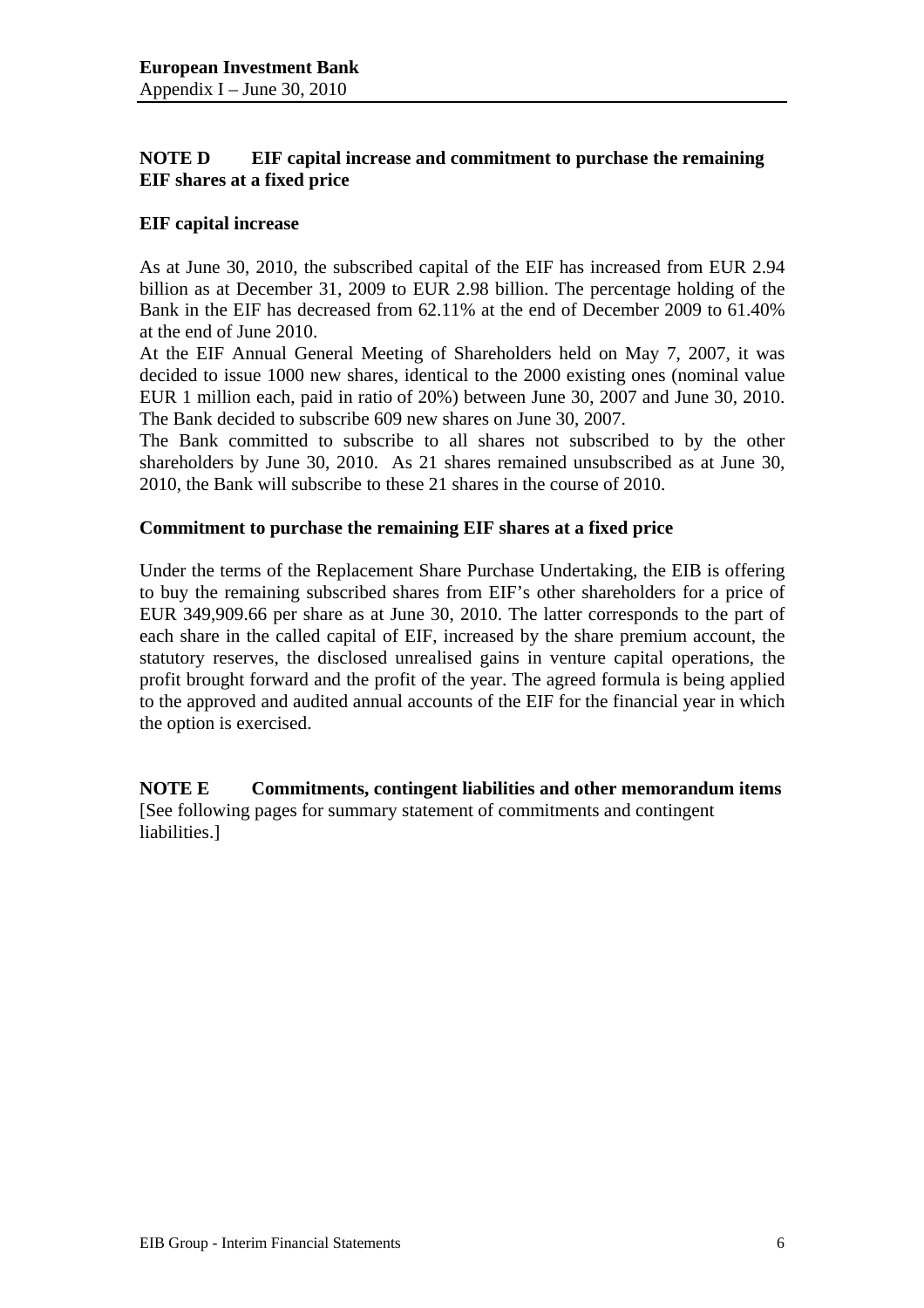|  | Note C - Summary statement of debts evidenced by certificates as at June 30, 2010 (in EUR' 000) |  |  |  |  |
|--|-------------------------------------------------------------------------------------------------|--|--|--|--|
|--|-------------------------------------------------------------------------------------------------|--|--|--|--|

|                                       |                    |                | <b>BORROWINGS</b> |                    |             |
|---------------------------------------|--------------------|----------------|-------------------|--------------------|-------------|
|                                       |                    |                |                   |                    |             |
| PAYABLE                               | <b>OUTSTANDING</b> | <b>AVERAGE</b> | <b>DUE</b>        | <b>OUTSTANDING</b> | AVERAGE     |
| IN                                    | AS AT 30.06.2010   | <b>RATE</b>    | <b>DATES</b>      | AS AT 31.12.2009   | <b>RATE</b> |
|                                       |                    | 2010           |                   |                    | 2009        |
| <b>EUR</b>                            | 155 522 951        | 3.62           | 2010/2057         | 136 846 665        | 3.77        |
| <b>GBP</b>                            | 58 465 363         | 4.60           | 2010/2054         | 51 032 542         | 4.77        |
| <b>DKK</b>                            | 550 424            | 2.55           | 2024/2026         | 604 692            | 2.77        |
| <b>SEK</b>                            | 2 2 2 7 1 1        | 3.74           | 2011/2028         | 1961373            | 3.72        |
| <b>CZK</b>                            | 618 750            | 4.02           | 2013/2030         | 598 190            | 4.00        |
| <b>HUF</b>                            | 427 448            | 6.52           | 2010/2016         | 525 109            | 6.83        |
| <b>PLN</b>                            | 460 933            | 6.21           | 2010/2026         | 378 058            | 6.24        |
| <b>BGN</b>                            | 171 285            | 5.58           | 2011/2013         | 171 285            | 5.72        |
| <b>RON</b>                            | 102 975            | 8.88           | 2014/2016         | 106 225            | 8.88        |
| <b>USD</b>                            | 100 220 411        | 3.11           | 2010/2058         | 78 348 270         | 3.42        |
| <b>CHF</b>                            | 6 679 855          | 2.40           | 2011/2036         | 5763009            | 2.41        |
| <b>JPY</b>                            | 13 965 798         | 0.85           | 2011/2047         | 10 607 943         | 0.73        |
| <b>NOK</b>                            | 2 947 632          | 4.45           | 2010/2025         | 2 383 494          | 4.42        |
| CAD                                   | 906 394            | 4.70           | 2037/2045         | 778 221            | 4.72        |
| <b>AUD</b>                            | 11 964 324         | 5.88           | 2011/2021         | 9 0 9 26 0         | 5.85        |
| <b>HKD</b>                            | 265 836            | 1.37           | 2010/2019         | 227 380            | 1.46        |
| <b>NZD</b>                            | 2 618 096          | 6.88           | 2010/2017         | 2749583            | 7.13        |
| ZAR                                   | 1725236            | 8.32           | 2010/2018         | 1 256 187          | 8.49        |
| <b>MXN</b>                            | 36 735             | 6.65           | 2015/2015         | 30 550             | 6.65        |
| <b>TWD</b>                            | 25 342             | 5.07           | 2010/2013         | 65 574             | 4.21        |
| <b>TRY</b>                            | 2 533 533          | 11.20          | 2010/2022         | 1 991 631          | 12.37       |
| <b>ISK</b>                            | 70 350             | 7.91           | 2011/2011         | 95 036             | 8.74        |
| <b>RUB</b>                            | 299 356            | 7.24           | 2011/2019         | 138 110            | 8.14        |
| Change in fair value on<br>borrowings | 29 317 536         |                |                   | 18 089 581         |             |
| <b>TOTAL</b>                          | 392 126 274        |                |                   | 323 847 968        |             |

The redemption of certain borrowings is indexed to stock exchange indexes (historical value: EUR 843 million).

All such borrowings are hedged in full through swap operations.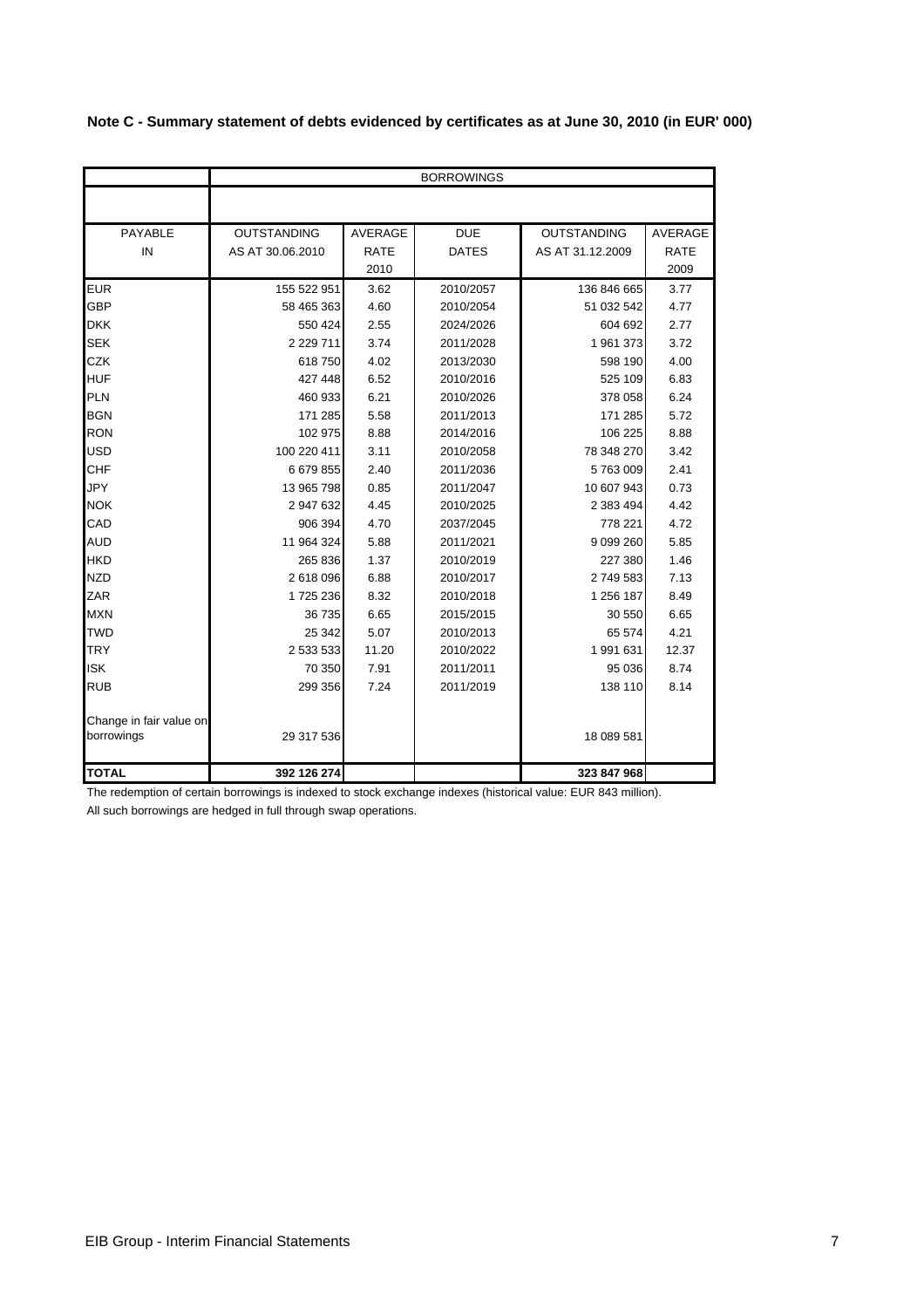#### **Note E - Commitments, contingent liabilities and other memorandum items (in EUR '000)**

|                                                                             |            | 30.06.2010  |            | 31.12.2009   |
|-----------------------------------------------------------------------------|------------|-------------|------------|--------------|
| <b>Commitments</b>                                                          |            |             |            |              |
| - EBRD capital                                                              |            |             |            |              |
| · uncalled                                                                  |            | 442 500     |            | 442 500      |
| - Undisbursed loans                                                         |            |             |            |              |
| · credit institutions (Note B)                                              | 19 406 552 |             | 18 686 622 |              |
| customers (Note B)                                                          | 63 781 598 |             | 63 156 626 |              |
|                                                                             |            | 83 188 150  |            | 81 843 248   |
| - Undisbursed venture capital operations                                    |            | 1 552 335   |            | 1 392 559    |
| - Undisbursed investment funds                                              |            | 399 754     |            | 511 895      |
| <b>Guarantees</b>                                                           |            |             |            |              |
| - In respect of loans granted by third parties                              |            | 2883122     |            | 2893490      |
| - In respect of venture capital operations                                  |            | 17 385      |            | 17 385       |
| Assets held on behalf of third parties                                      |            |             |            |              |
| - CIP/SMEG 2007                                                             | 87 893     |             | 93 703     |              |
| - CIP/GIF 2007                                                              | 89 839     |             | 99 999     |              |
| - SME Guarantee Facility                                                    | 61 339     |             | 61 992     |              |
| - European Technology Facility                                              | 9898       |             | 6573       |              |
| - Map Equity                                                                | 58 006     |             | 65 795     |              |
| - Guarantee Fund treasury management                                        | 1 352 622  |             | 1 240 505  |              |
| - Investment Facility - Cotonou                                             | 1 347 017  |             | 1 289 209  |              |
| - Map guarantee                                                             | 58 115     |             | 72 590     |              |
| - Special Section                                                           | 1 368 155  |             | 1416 067   |              |
| - RSFF                                                                      | 502 575    |             | 432 266    |              |
| - Neighbourhood Investment Facility ("NIF") Fund                            | 38 844     |             | 44         |              |
| - EU-Africa                                                                 | 154 615    |             | 144 151    |              |
| - HIPC                                                                      | 63 620     |             | 65 768     |              |
| - FEMIP                                                                     | 29 843     |             | 30 236     |              |
| - LGTT                                                                      | 154 117    |             | 105 198    |              |
| - FP7 Guarantee Fund                                                        | 698 564    |             | 547 761    |              |
| - JASPERS                                                                   | 0          |             | 119        |              |
| - JESSICA                                                                   | 684 358    |             | 16 805     |              |
| - LFA-GV                                                                    | 64         |             | 24         |              |
| - JEREMIE                                                                   | 960 619    |             | 763 175    |              |
| - Technology Transfer Pilot Project (TTP)                                   |            |             | 2010       |              |
| - GEEREF                                                                    | 1912       |             |            |              |
|                                                                             | 58 0 26    |             | 57 999     |              |
| - GEEREF Technical Support Facility                                         | 2 3 6 3    |             | 2 3 9 0    |              |
| - EFSE                                                                      | 0          |             | 10 000     |              |
| - Bundesministerium fur Wirtschaft und Technologie                          | 216        |             | 102        |              |
| - Elena                                                                     | 4 0 3 6    |             | 0          |              |
| - EPPA                                                                      | 2 0 0 0    |             | 0          |              |
|                                                                             |            | 7788656     |            | 6 5 24 4 8 1 |
| - Special deposits for service of borrowings                                |            | 98 359      |            | 52 292       |
| - Securities receivable                                                     |            | 625 000     |            | 100 000      |
| - Nominal value of interest-rate swap contracts                             |            | 362 216 412 |            | 316 379 517  |
|                                                                             |            |             |            |              |
| - Nominal value of currency swap contracts payable                          |            | 147 600 443 |            | 125 166 944  |
| - Nominal value of currency swap contracts receivable                       |            | 155 097 357 |            | 119 986 609  |
| - Nominal value of credit default swap                                      |            | 195 289     |            | 196796       |
| - Nominal value of put option granted to EIF minority shareholders (Note D) |            | 409 744     |            | 388 842      |
| - Borrowings launched but not yet settled                                   |            | 990 113     |            | 360 631      |
| - Swaps launched but not yet settled                                        |            | 3 1 0 6     |            | 11 590       |
| - Securities lent                                                           |            | 426 467     |            | 471 434      |
| - Futures contracts                                                         |            | 175 248     |            | 334 676      |
| - Forward rate agreement                                                    |            | 201 603     |            | 0            |
| - FX Forward                                                                |            | 333 869     |            | 251938       |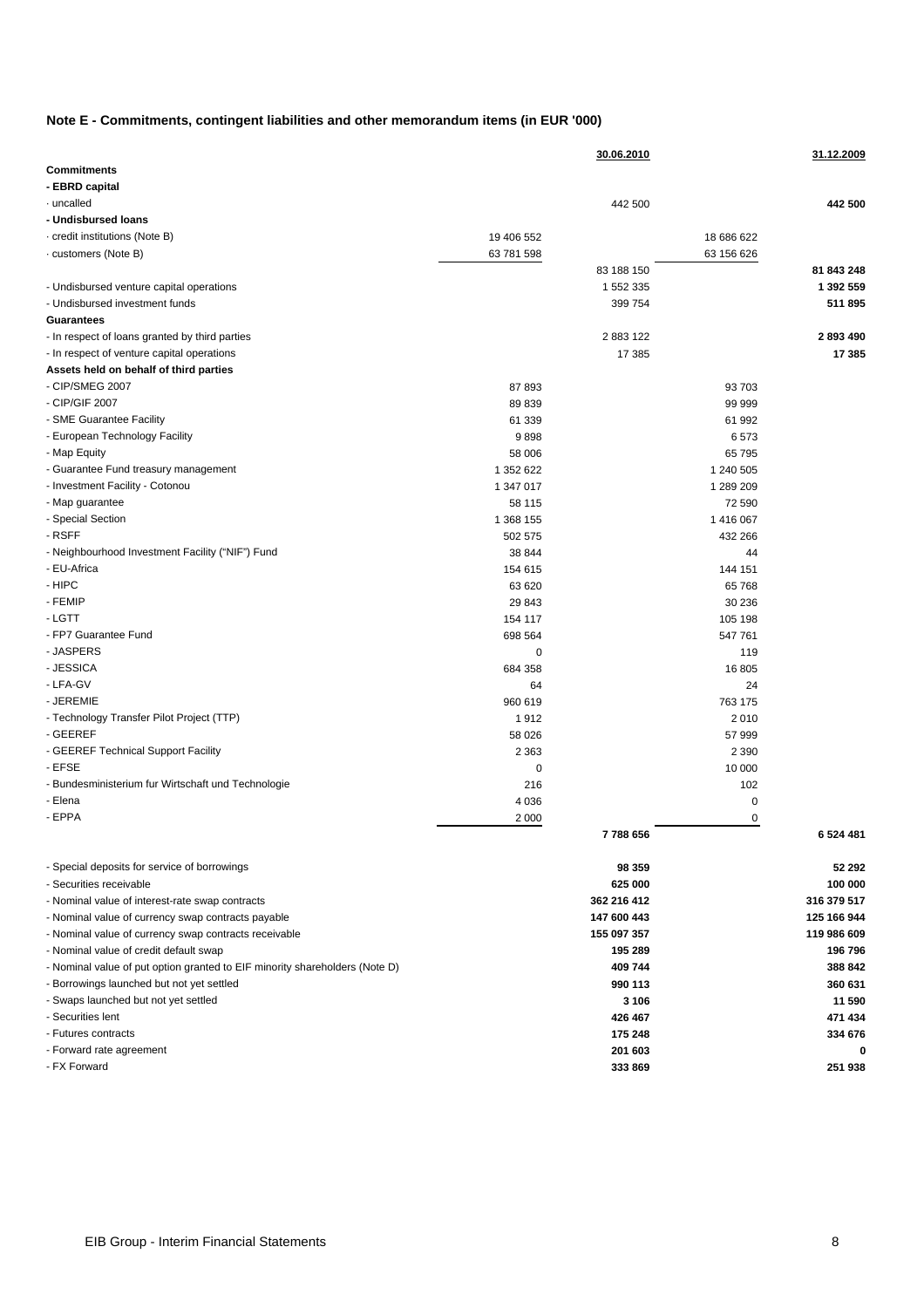#### **EIB Group**

#### **CONSOLIDATED BALANCE SHEET AS AT JUNE 30, 2010 UNDER EU DIRECTIVES (in EUR '000)**

| <b>ASSETS</b>                                                                                         | (Unaudited)                            | 31.12.2009                              | <b>LIABILITIES</b>                                                                                                     |                           | 30.06.2010<br>(Unaudited) |                           | 31.12.2009  |
|-------------------------------------------------------------------------------------------------------|----------------------------------------|-----------------------------------------|------------------------------------------------------------------------------------------------------------------------|---------------------------|---------------------------|---------------------------|-------------|
| Cash in hand, balances with central banks and post office<br>1. banks                                 | 200 797                                | 227 227                                 | 1. Amounts owed to credit institutions<br>a) repayable on demand<br>b) with agreed maturity dates or periods of notice | 13 177 822<br>230 808     |                           | $\mathbf{0}$<br>4 480 414 |             |
| Treasury bills and other bills eligible for refinancing with                                          | 9 9 61 241<br>9 961 241                | 4 057 500<br>4 057 500                  |                                                                                                                        |                           | 13 408 630                |                           | 4 480 414   |
| 3. Loans and advances to credit institutions<br>a) repayable on demand<br>b) other loans and advances | 352 240<br>41 776 897                  | 367 694<br>19 105 287                   | 2. Amounts owed to customers<br>a) repayable on demand<br>b) with agreed maturity dates or periods of notice           | 1 255 577<br>804 933      | 2 060 510                 | 1 256 333<br>1 106 417    | 2 362 750   |
| c) loans<br>4. Loans and advances to customers                                                        | 121 393 321<br>163 522 458             | 116 575 861<br>136 048 842              | 3. Debts evidenced by certificates<br>a) debt securities in issue<br>b) others                                         | 339 190 617<br>23 618 121 | 362 808 738               | 286 247 691<br>19 510 696 | 305 758 387 |
| a) loans<br>b) specific value adjustments                                                             | 212 348 985<br>$-90800$<br>212 258 185 | 199 365 019<br>$-110800$<br>199 254 219 | 4. Other liabilities<br>a) sundry creditors<br>b) sundry liabilities                                                   | 397 879<br>37 504         | 435 383                   | 352 474<br>45 988         | 398 462     |
| 5. Debt securities including fixed-income securities<br>a) issued by public bodies                    | 2 726 521                              | 1980966                                 | 5. Accruals and deferred income                                                                                        |                           | 11 297 026                |                           | 9 501 189   |
| b) issued by other borrowers                                                                          | 24 019 991<br>26 746 512               | 16 421 602<br>18 402 568                | 6. Provisions<br>a) pension plans and health insurance scheme<br>b) provision for guarantees issued                    | 1 391 893<br>74 149       | 1 466 042                 | 1 330 003<br>70 412       | 1 400 415   |
| 6. Shares & other variable-yield securities                                                           | 1749873                                | 1 618 309                               | <b>TOTAL LIABILITIES</b>                                                                                               |                           | 391 476 329               |                           | 323 901 617 |
| 7. Intangible assets                                                                                  | 5756                                   | 4817                                    | 7. Subscribed capital                                                                                                  | 232 392 989               |                           | 232 392 989               |             |
| 8. Tangible assets                                                                                    | 300 712                                | 310 504                                 | - Subscribed<br>- Uncalled                                                                                             | - 220 773 340             | 11 619 649                | - 220 773 340             | 11 619 649  |
| 9. Other assets                                                                                       | 128 530                                | 121 570                                 | 8. Consolidated reserves<br>a) reserve fund<br>b) additional reserves                                                  | 20 082 400<br>1 298 305   |                           | 18 205 506<br>1 321 995   |             |
| 10. Subscribed capital and reserves, called but not paid                                              | 86 495                                 | 115 327                                 | c) special activities reserve<br>d) general loan reserve                                                               | 3 299 370<br>1923734      | 26 603 809                | 3 299 370<br>1923734      | 24 750 605  |
| 11. Prepayments and accrued income                                                                    | 16 146 450                             | 2 3 1 6 1 1 4                           | 9. Profit for the period attributable to the equity holders of the Bank                                                |                           | 1 044 778                 |                           | 1864832     |
|                                                                                                       |                                        |                                         | 10. Equity attributable to minority interest                                                                           |                           | 362 444                   |                           | 340 294     |
| <b>TOTAL ASSETS</b>                                                                                   | 431 107 009                            | 362 476 997                             | TOTAL LIABILITIES AND EQUITY                                                                                           |                           | 431 107 009               |                           | 362 476 997 |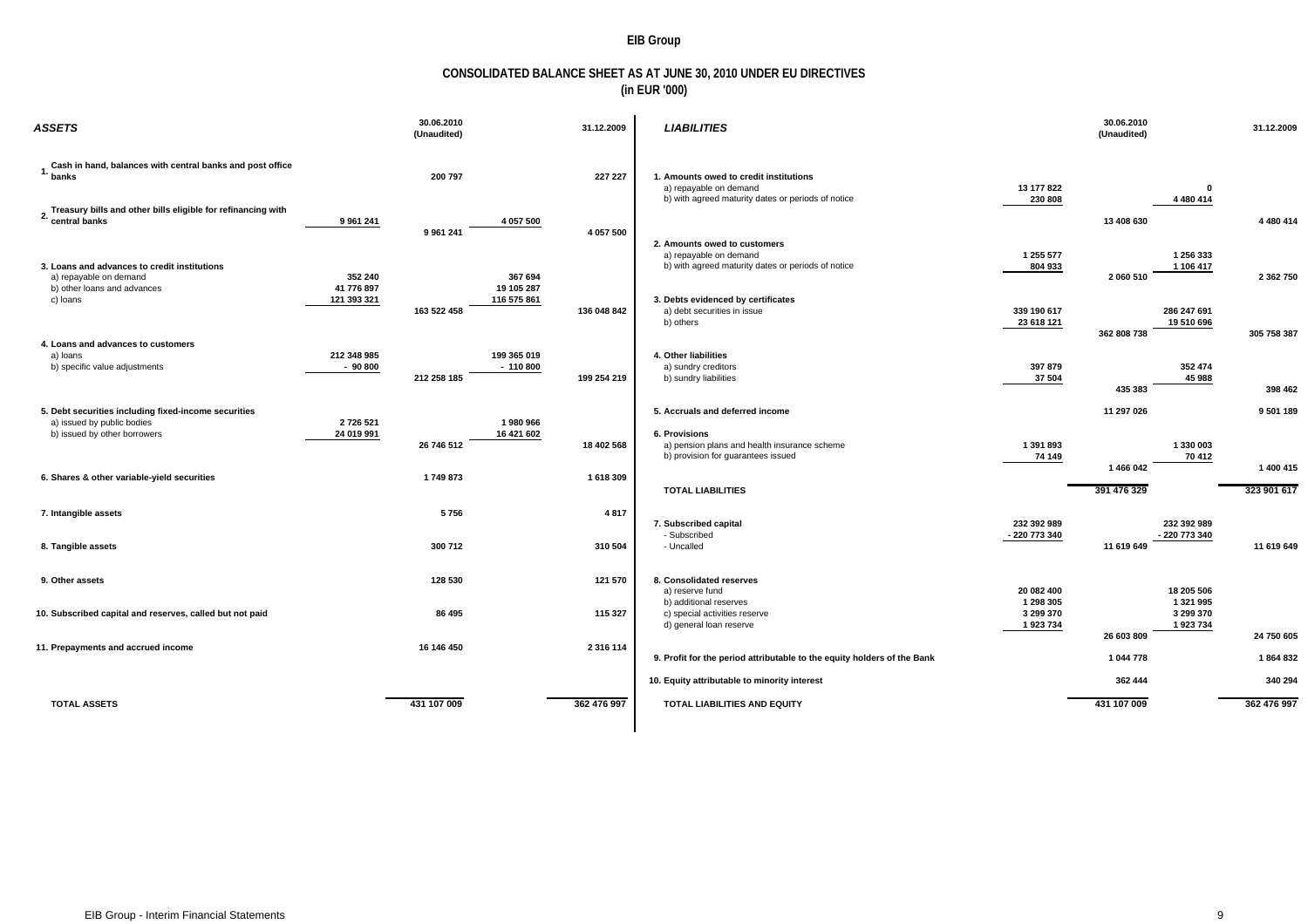#### **CONSOLIDATED PROFIT AND LOSS ACCOUNT FOR THE PERIOD ENDED JUNE 30, 2010 UNDER EU DIRECTIVES (in EUR '000)**

|                                                                                                                                 |                       | 30.06.2010<br>(Unaudited) |                        | 2009        |
|---------------------------------------------------------------------------------------------------------------------------------|-----------------------|---------------------------|------------------------|-------------|
| 1. Interest receivable and similar income                                                                                       |                       | 9 0 9 2 1 4 1             |                        | 16 562 333  |
| 2. Interest payable and similar charges                                                                                         |                       | $-7865636$                |                        | $-14289505$ |
| 3. Income from securities                                                                                                       |                       | 35 574                    |                        | 8930        |
| 4. Commissions receivable                                                                                                       |                       | 97 434                    |                        | 207 040     |
| 5. Commissions payable                                                                                                          |                       | $-58$                     |                        | $-117$      |
| 6. Net loss on financial operations                                                                                             |                       | $-103155$                 |                        | $-26918$    |
| 7. Other operating income                                                                                                       |                       | 1596                      |                        | 10723       |
| 8. General administrative expenses<br>a) staff costs<br>b) other administrative costs                                           | $-168840$<br>$-42658$ | $-211498$                 | $-313498$<br>$-118712$ | $-432210$   |
| 9. Value adjustments in respect of intangible and tangible assets<br>a) tangible assets<br>b) intangible assets                 | $-12269$<br>$-1258$   | $-13527$                  | $-26386$<br>$-2296$    | $-28682$    |
| Value (re-)adjustments in respect of loans and advances and provisions for<br>10.<br>contingent liabilities and for commitments |                       | 16 580                    |                        | $-149100$   |
| 11. Profit for the period                                                                                                       |                       | 1 049 451                 |                        | 1862494     |
| 12. Profit / loss attributable to minority interest                                                                             |                       | $-4673$                   |                        | 2 3 3 8     |
| 13. Profit attributable to equity holders of the Bank                                                                           |                       | 1 044 778                 |                        | 1864832     |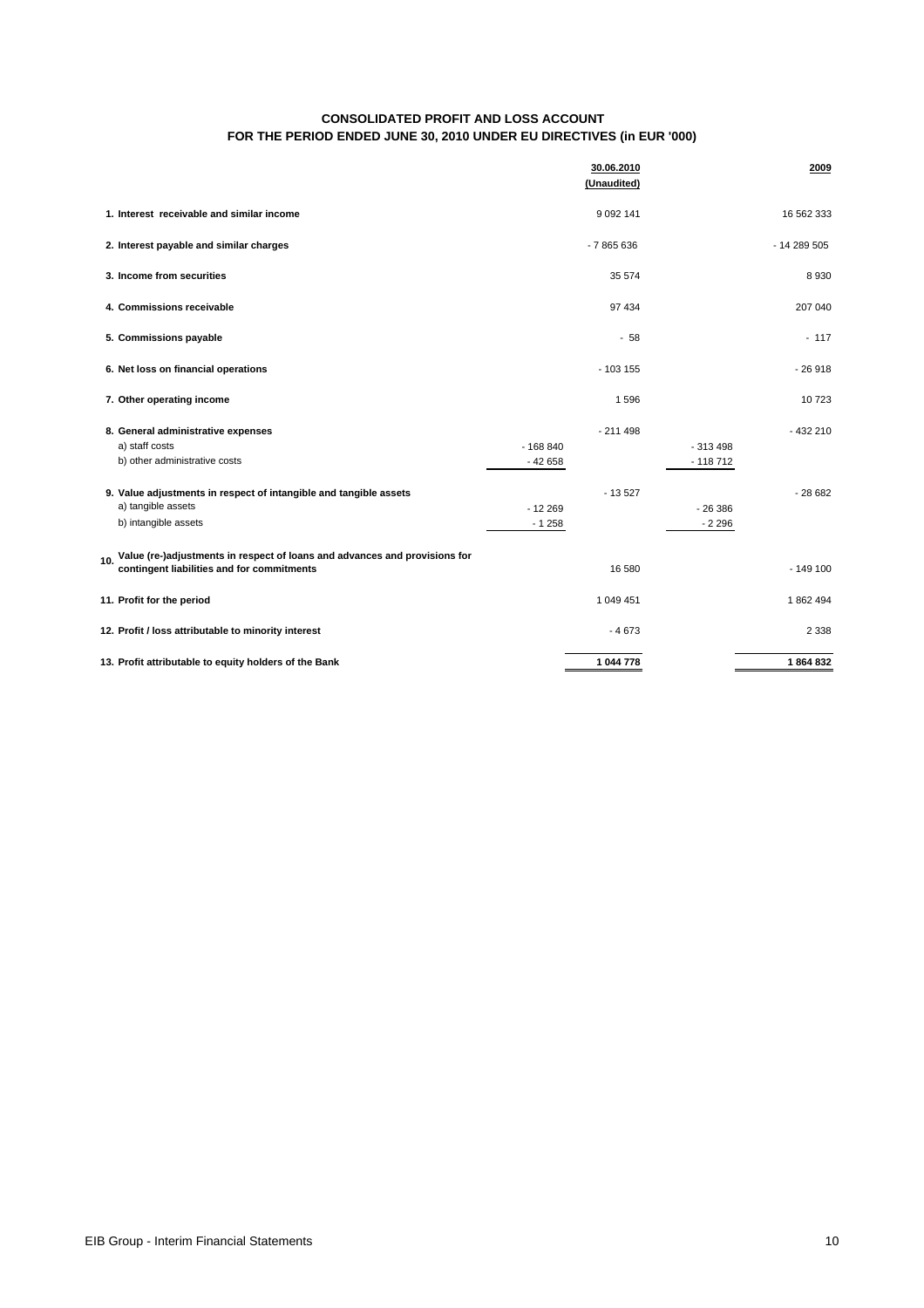|    |                                                                                                                | 30.06.2010<br>(Unaudited)  | 2009                      |
|----|----------------------------------------------------------------------------------------------------------------|----------------------------|---------------------------|
| А. | Cash flows from operating activities :<br>Profit for the period:                                               | 1 049 451                  | 1862494                   |
|    | Adjustments for:                                                                                               |                            |                           |
|    | Net change in specific value adjustments on loans and advances                                                 | $-20000$                   | 88 800                    |
|    | Net change in specific provisions on staff pension fund                                                        | 61890                      | 124 174                   |
|    | Net change in specific provisions for guarantees                                                               | 3737                       | 60 300                    |
|    | Value adjustments in respect of tangible and intangible assets                                                 | 13 5 27                    | 28 682                    |
|    | Value adjustments in respect of shares and other variable-yield securities                                     | 17 097                     | 106 654                   |
|    | Investment portfolio amortisation                                                                              | 15 401                     | 10 112                    |
|    | Effects of exchange rate changes on loans, borrowings, swaps<br>Profit on operating activities :               | 3 079 061<br>4 220 164     | 190 418<br>2 471 634      |
|    |                                                                                                                |                            |                           |
|    | Disbursements of loans and advances to credit institutions and customers                                       | - 20 594 300               | - 51 895 204              |
|    | Repayments of loans and advances to credit institutions and customers                                          | 12 354 878                 | 23 200 287                |
|    | Change in treasury operational portfolios                                                                      | $-714230$                  | - 1 673 885               |
|    | Change in venture capital operations included in shares and other variable-yield securities                    | $-105645$                  | $-154477$                 |
|    | Change in shares and other variable yield securities excluding venture capital operations                      | $-54644$                   | $-53086$                  |
|    | Change in amounts owed to credit institutions and customers                                                    | 8 625 976                  | $-317101$                 |
|    | Change in prepayments and accrued income                                                                       | $-1543078$                 | 777846                    |
|    | Change in other assets                                                                                         | $-6960$                    | 49 663                    |
|    | Change in accruals and deferred income                                                                         | 1795837                    | $-2646810$                |
|    | Change in other liabilities                                                                                    | 36 921                     | 19537                     |
|    | Net cash from operating activities                                                                             | 4 014 919                  | - 30 221 596              |
| В. | Cash flows from investing activities :                                                                         |                            |                           |
|    |                                                                                                                |                            |                           |
|    | Securities from investment portfolio matured during the year                                                   | 144 545                    | 301 440                   |
|    | Change in asset backed securities included in the treasury portfolios                                          | $-1156522$                 | $-2442526$                |
|    | Change in tangible and intangible assets                                                                       | $-4675$                    | $-20130$                  |
|    | Net cash from investing activities                                                                             | $-1016652$                 | $-2161216$                |
| C. | Cash flows from financing activities :                                                                         |                            |                           |
|    |                                                                                                                |                            |                           |
|    | Issue of borrowings                                                                                            | 42 207 424<br>- 13 599 645 | 79 122 016<br>-33 010 200 |
|    | Redemption of borrowings<br><b>Member States contribution</b>                                                  | 28 832                     | 358 659                   |
|    | Change in commercial papers                                                                                    | 4739579                    | $-10647642$               |
|    |                                                                                                                |                            |                           |
|    | Net cash from financing activities                                                                             | 33 376 190                 | 35 822 833                |
|    | Summary statement of cash flows:                                                                               |                            |                           |
|    | Cash and cash equivalents at the beginning of the year<br>Net cash from:                                       | 27 339 149                 | 24 100 435                |
|    | (1) operating activities                                                                                       | 4 0 14 9 19                | - 30 221 596              |
|    | (2) investing activities                                                                                       | $-1016652$                 | $-2161216$                |
|    | (3) financing activities                                                                                       | 33 376 190                 | 35 822 833                |
|    | (4) effect of exchange rate changes on cash and cash equivalents                                               | $-1207850$                 | $-201307$                 |
|    | Cash and cash equivalents at the end of the period                                                             | 62 505 756                 | 27 339 149                |
|    |                                                                                                                |                            |                           |
|    | Cash and cash equivalents are composed of:                                                                     | 200 797                    | 227 227                   |
|    | Cash in hand, balances with central banks and post office banks<br>Bills maturing within three months of issue | 20 175 822                 | 7 638 941                 |
|    | Loans and advances to credit institutions :                                                                    |                            |                           |
|    | Accounts repayable on demand                                                                                   | 352 240                    | 367 694                   |
|    | Term deposits accounts                                                                                         | 41 776 897                 | 19 105 287                |
|    |                                                                                                                |                            |                           |
|    |                                                                                                                | 62 505 756                 | 27 339 149                |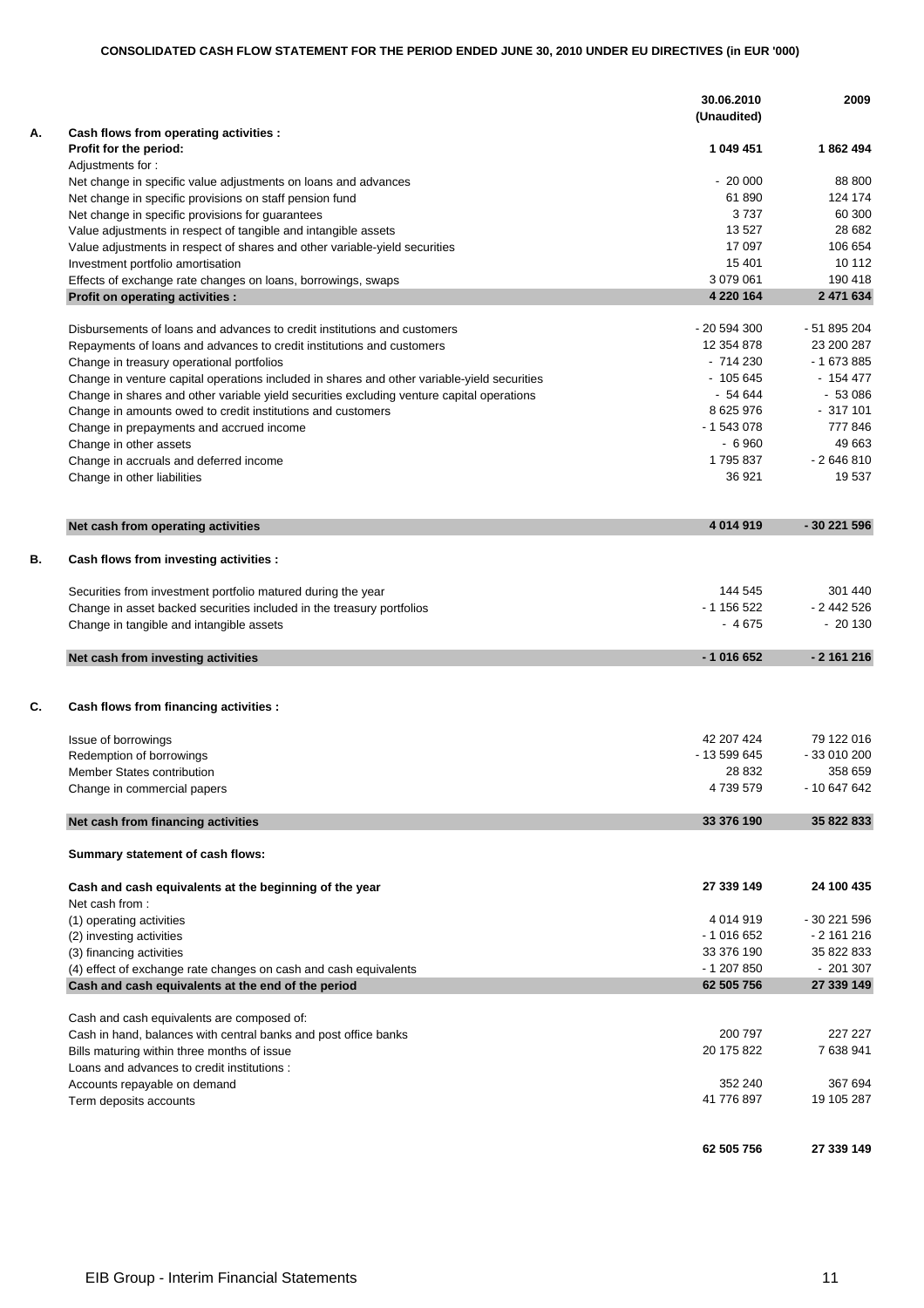Appendix I – June 30, 2010

# **NOTES TO THE UNAUDITED CONDENSED CONSOLIDATED INTERIM FINANCIAL STATEMENTS UNDER EU DIRECTIVES**

# **NOTE A Basis of presentation**

The unaudited condensed consolidated financial statements of the European Investment Bank (the "Bank") as at June 30, 2010 do not include all of the information and footnotes required for complete financial statements.

In the opinion of management, all adjustments, normal recurring accruals and adjustments for the impairment of venture capital operations and loans considered necessary for a fair presentation have been recorded. The profit for the six-month period ended June 30, 2010 is not necessarily indicative of the results that may be expected for the year ending December 31, 2010.

The audited financial statements as at and for the year ended December 31, 2009 were prepared in accordance with the general principles of the Directive 86/635/EEC of the Council of the European Communities of 8 December 1986 on the annual accounts and consolidated accounts of banks and other financial institutions and insurance undertakings (as amended) without making use of the option available to apply fair value accounting. The unaudited condensed consolidated financial statements as at and for the period ended June 30, 2010 were based on the same principles.

For further information, refer to the financial statements and footnotes thereto included in the Bank's annual report for the year ended December 31, 2009.

## **NOTE B Summary statement of loans (in Eur '000)**

|                                                                        | Loans granted                             |                                       |             |  |  |
|------------------------------------------------------------------------|-------------------------------------------|---------------------------------------|-------------|--|--|
| Analysis of aggregate<br>loans granted<br>(before specific provisions) | to intermediary<br>credit<br>institutions | directly to<br>final<br>beneficiaries | Total       |  |  |
| - Disbursed portion                                                    | 121,393,321                               | 212,348,985                           | 333,742,306 |  |  |
| - Undisbursed portion                                                  | 19,406,552                                | 63,781,598                            | 83,188,150  |  |  |
| Aggregate loans granted                                                | 140,799,873                               | 276,130,583                           | 416,930,456 |  |  |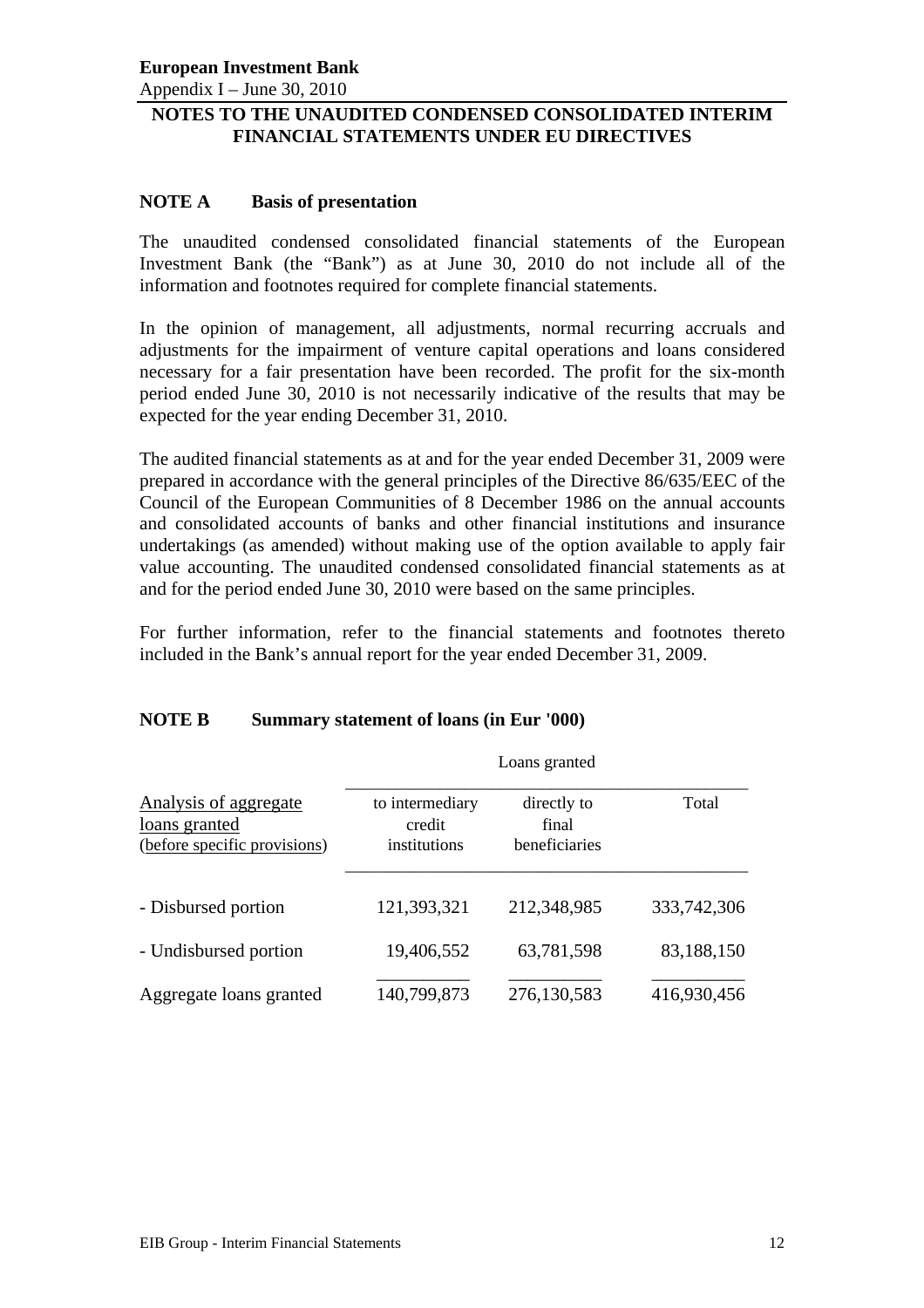# **NOTE C Debts evidenced by certificates**

[See following page for summary statement of debts evidenced by certificates.]

# **NOTE D EIF capital increase and commitment to purchase the remaining EIF shares at a fixed price**

## **EIF capital increase**

As at June 30, 2010, the subscribed capital of the EIF has increased from EUR 2.94 billion as at December 31, 2009 to EUR 2.98 billion. The percentage holding of the Bank in the EIF has decreased from 62.11% at the end of December 2009 to 61.40% at the end of June 2010.

At the EIF Annual General Meeting of Shareholders held on May 7, 2007, it was decided to issue 1000 new shares, identical to the 2000 existing ones (nominal value EUR 1 million each, paid in ratio of 20%) between June 30, 2007 and June 30, 2010. The Bank decided to subscribe 609 new shares on June 30, 2007.

The Bank committed to subscribe to all shares not subscribed to by the other shareholders by June 30, 2010. As 21 shares remained unsubscribed as at June 30, 2010, the Bank will subscribe to these 21 shares in the course of 2010.

## **Commitment to purchase the remaining EIF shares at a fixed price**

Under the terms of the Replacement Share Purchase Undertaking, the EIB is offering to buy the remaining subscribed shares from EIF's other shareholders for a price of EUR 349,909.66 per share as at June 30, 2010. The latter corresponds to the part of each share in the called capital of EIF, increased by the share premium account, the statutory reserves, the disclosed unrealised gains in venture capital operations, the profit brought forward and the profit of the year. The agreed formula is being applied to the approved and audited annual accounts of the EIF for the financial year in which the option is exercised.

**NOTE E Commitments, contingent liabilities and other memorandum items**  [See following pages for summary statement of commitments and contingent liabilities.]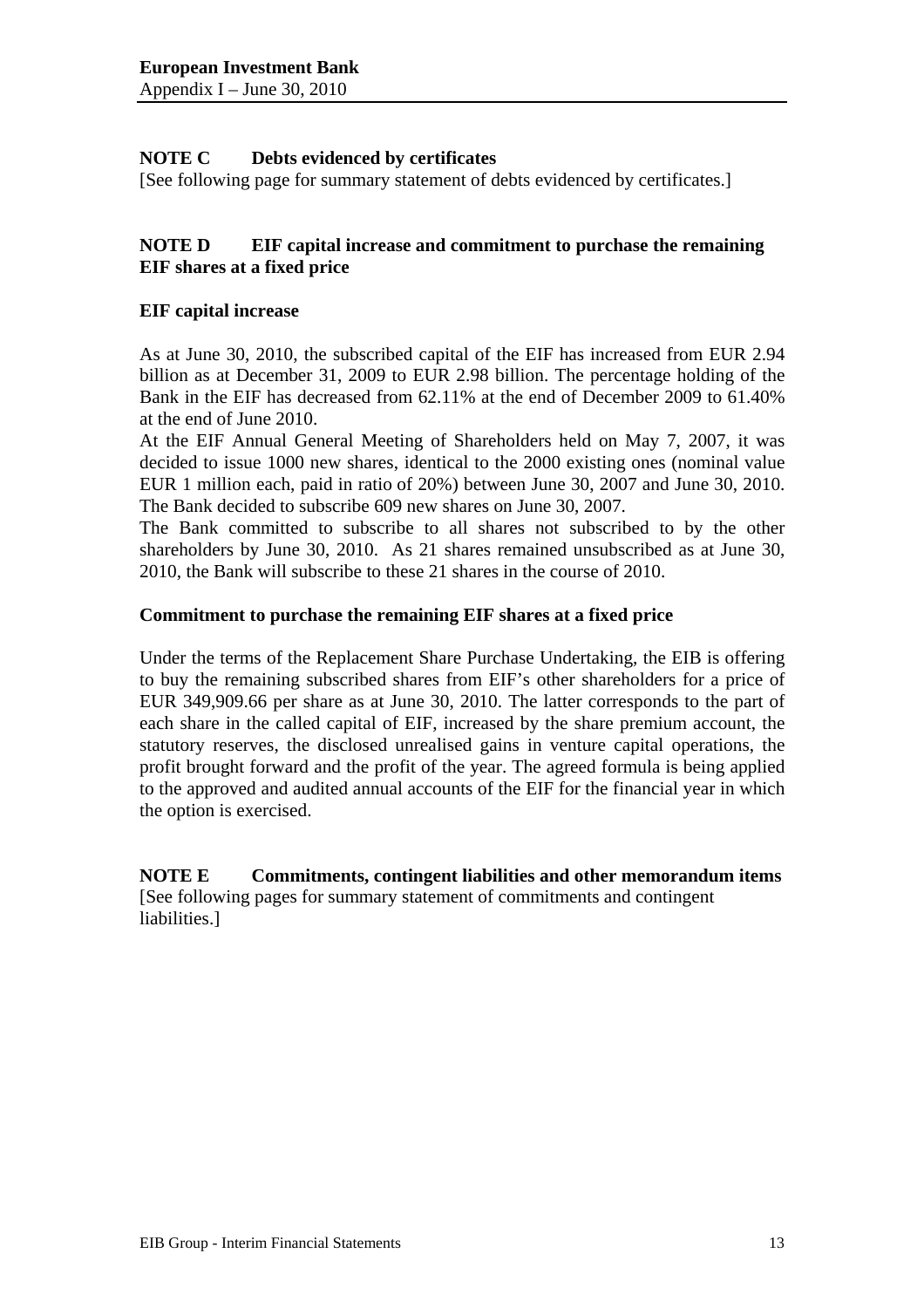|  | Note C - Summary statement of debts evidenced by certificates as at June 30, 2010 (in EUR' 000) |  |  |  |  |  |
|--|-------------------------------------------------------------------------------------------------|--|--|--|--|--|
|--|-------------------------------------------------------------------------------------------------|--|--|--|--|--|

|              | <b>BORROWINGS</b>  |             |              |                    |                |  |
|--------------|--------------------|-------------|--------------|--------------------|----------------|--|
|              |                    |             |              |                    |                |  |
| PAYABLE      | <b>OUTSTANDING</b> | AVERAGE     | <b>DUE</b>   | <b>OUTSTANDING</b> | <b>AVERAGE</b> |  |
| IN           | AS AT 30.06.2010   | <b>RATE</b> | <b>DATES</b> | AS AT 31.12.2009   | <b>RATE</b>    |  |
|              |                    | 2010        |              |                    | 2009           |  |
| <b>EUR</b>   | 155 522 951        | 3.62        | 2010/2057    | 136 846 665        | 3.77           |  |
| <b>GBP</b>   | 58 465 363         | 4.60        | 2010/2054    | 51 032 542         | 4.77           |  |
| <b>DKK</b>   | 550 424            | 2.55        | 2024/2026    | 604 692            | 2.77           |  |
| <b>SEK</b>   | 2 2 2 9 7 1 1      | 3.74        | 2011/2028    | 1961373            | 3.72           |  |
| <b>CZK</b>   | 618750             | 4.02        | 2013/2030    | 598 190            | 4.00           |  |
| <b>HUF</b>   | 427 448            | 6.52        | 2010/2016    | 525 109            | 6.83           |  |
| <b>PLN</b>   | 460 933            | 6.21        | 2010/2026    | 378 058            | 6.24           |  |
| <b>BGN</b>   | 171 285            | 5.58        | 2011/2013    | 171 285            | 5.72           |  |
| <b>RON</b>   | 102 975            | 8.88        | 2014/2016    | 106 225            | 8.88           |  |
| <b>USD</b>   | 100 220 411        | 3.11        | 2010/2058    | 78 348 270         | 3.42           |  |
| <b>CHF</b>   | 6679855            | 2.40        | 2011/2036    | 5763009            | 2.41           |  |
| JPY          | 13 965 798         | 0.85        | 2011/2047    | 10 607 943         | 0.73           |  |
| <b>NOK</b>   | 2 947 632          | 4.45        | 2010/2025    | 2 383 494          | 4.42           |  |
| CAD          | 906 394            | 4.70        | 2037/2045    | 778 221            | 4.72           |  |
| <b>AUD</b>   | 11 964 324         | 5.88        | 2011/2021    | 9 0 9 26 0         | 5.85           |  |
| <b>HKD</b>   | 265 836            | 1.37        | 2010/2019    | 227 380            | 1.46           |  |
| <b>NZD</b>   | 2 618 096          | 6.88        | 2010/2017    | 2749583            | 7.13           |  |
| ZAR          | 1725236            | 8.32        | 2010/2018    | 1 256 187          | 8.49           |  |
| <b>MXN</b>   | 36 735             | 6.65        | 2015/2015    | 30 550             | 6.65           |  |
| <b>TWD</b>   | 25 342             | 5.07        | 2010/2013    | 65 574             | 4.21           |  |
| <b>TRY</b>   | 2 533 533          | 11.20       | 2010/2022    | 1 991 631          | 12.37          |  |
| <b>ISK</b>   | 70 350             | 7.91        | 2011/2011    | 95 036             | 8.74           |  |
| <b>RUB</b>   | 299 356            | 7.24        | 2011/2019    | 138 110            | 8.14           |  |
|              |                    |             |              |                    |                |  |
| <b>TOTAL</b> | 362 808 738        |             |              | 305 758 387        |                |  |

The redemption of certain borrowings is indexed to stock exchange indexes (historical value: EUR 843 million). All such borrowings are hedged in full through swap operations.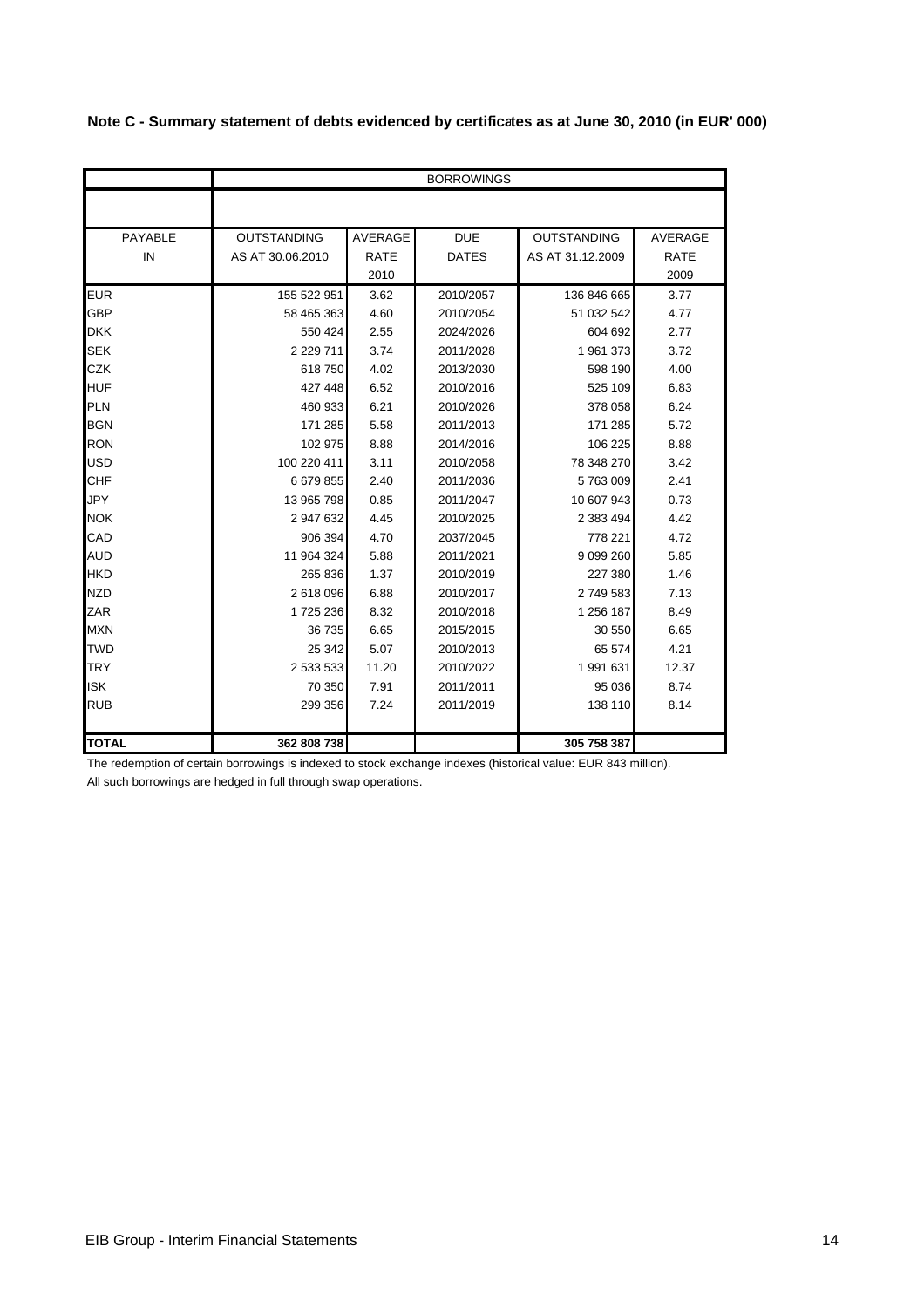#### **Note E - Commitments, contingent liabilities and other memorandum items (in EUR '000)**

|                                                                    |             | 30.06.2010  |            | 31.12.2009  |
|--------------------------------------------------------------------|-------------|-------------|------------|-------------|
| <b>Commitments</b>                                                 |             |             |            |             |
| - EBRD capital                                                     |             |             |            |             |
| · uncalled                                                         |             | 442 500     |            | 442 500     |
| - Undisbursed loans                                                |             |             |            |             |
| credit institutions                                                | 19 406 552  |             | 18 686 622 |             |
| customers .                                                        | 63 781 598  |             | 63 156 626 |             |
|                                                                    |             | 83 188 150  |            | 81 843 248  |
| - Undisbursed venture capital operations                           |             | 1 552 335   |            | 1 392 559   |
| - Undisbursed investment funds                                     |             | 399 754     |            | 511 895     |
| <b>Contingent liabilities and guarantees</b>                       |             |             |            |             |
| - In respect of loans granted by third parties                     |             | 2883122     |            | 2 893 490   |
| - In respect of venture capital operations                         |             | 17 385      |            | 17 385      |
| Assets held on behalf of third parties                             |             |             |            |             |
| - CIP/SMEG 2007                                                    | 87893       |             | 93 703     |             |
| - CIP/GIF 2007                                                     | 89 839      |             | 99 999     |             |
| - SME Guarantee Facility                                           | 61 339      |             | 61 992     |             |
| - European Technology Facility                                     | 9898        |             | 6573       |             |
| - Map Equity                                                       | 58 006      |             | 65 795     |             |
| - Guarantee Fund treasury management                               | 1 352 622   |             | 1 240 505  |             |
| - Investment Facility - Cotonou                                    | 1 347 017   |             | 1 289 209  |             |
| - Map guarantee                                                    | 58 115      |             | 72 590     |             |
| - Special Section                                                  | 1 368 155   |             | 1 416 067  |             |
| - RSFF                                                             | 502 575     |             | 432 266    |             |
| - Neighbourhood Investment Facility ("NIF") Fund                   | 38 844      |             | 44         |             |
| - EU-Africa                                                        | 154 615     |             | 144 151    |             |
| - HIPC                                                             | 63 620      |             | 65 768     |             |
| - FEMIP                                                            | 29 843      |             | 30 236     |             |
| - LGTT                                                             | 154 117     |             | 105 198    |             |
| - FP7 Guarantee Fund                                               | 698 564     |             | 547 761    |             |
| - JASPERS                                                          | $\mathbf 0$ |             | 119        |             |
| - JESSICA                                                          | 684 358     |             | 16 805     |             |
| - LFA-GV                                                           | 64          |             | 24         |             |
| - JEREMIE                                                          | 960 619     |             | 763 175    |             |
| - TTP                                                              | 1912        |             | 2010       |             |
| - GEEREF                                                           | 58 0 26     |             | 57 999     |             |
| - GEEREF Technical Support Facility                                | 2 3 6 3     |             | 2 3 9 0    |             |
| - EFSE                                                             | $\mathbf 0$ |             | 10 000     |             |
| - Bundesministerium fur Wirtschaft und Technologie                 | 216         |             | 102        |             |
| - ELENA                                                            | 4 0 3 6     |             | 0          |             |
| - EPPA                                                             | 2 0 0 0     |             | 0          |             |
|                                                                    |             | 7788656     |            | 6 524 481   |
| Other items                                                        |             |             |            |             |
| - Special deposits for service of borrowings                       |             | 98 359      |            | 52 292      |
| - Securities receivable                                            |             | 625 000     |            | 100 000     |
| - Nominal value of interest-rate swap contracts                    |             | 362 216 412 |            | 316 379 517 |
| - Nominal value of currency swap contracts payable                 |             | 147 600 443 |            | 125 166 944 |
| - Nominal value of currency swap contracts receivable              |             | 155 097 357 |            | 119 986 609 |
| - Nominal value of credit default swap                             |             | 195 289     |            | 196 796     |
| - Nominal value of put option granted to EIF minority shareholders |             | 409 744     |            | 388 842     |
| - Borrowings launched but not yet settled                          |             | 990 113     |            | 360 631     |
| - Swaps launched but not yet settled                               |             | 3 106       |            | 11 590      |
| - Securities lent                                                  |             | 426 467     |            | 471 434     |
| - Futures contracts                                                |             | 175 248     |            | 334 676     |
| - Forward rate agreement                                           |             | 201 603     |            | 0           |
| - FX Forward                                                       |             | 333 869     |            | 251 938     |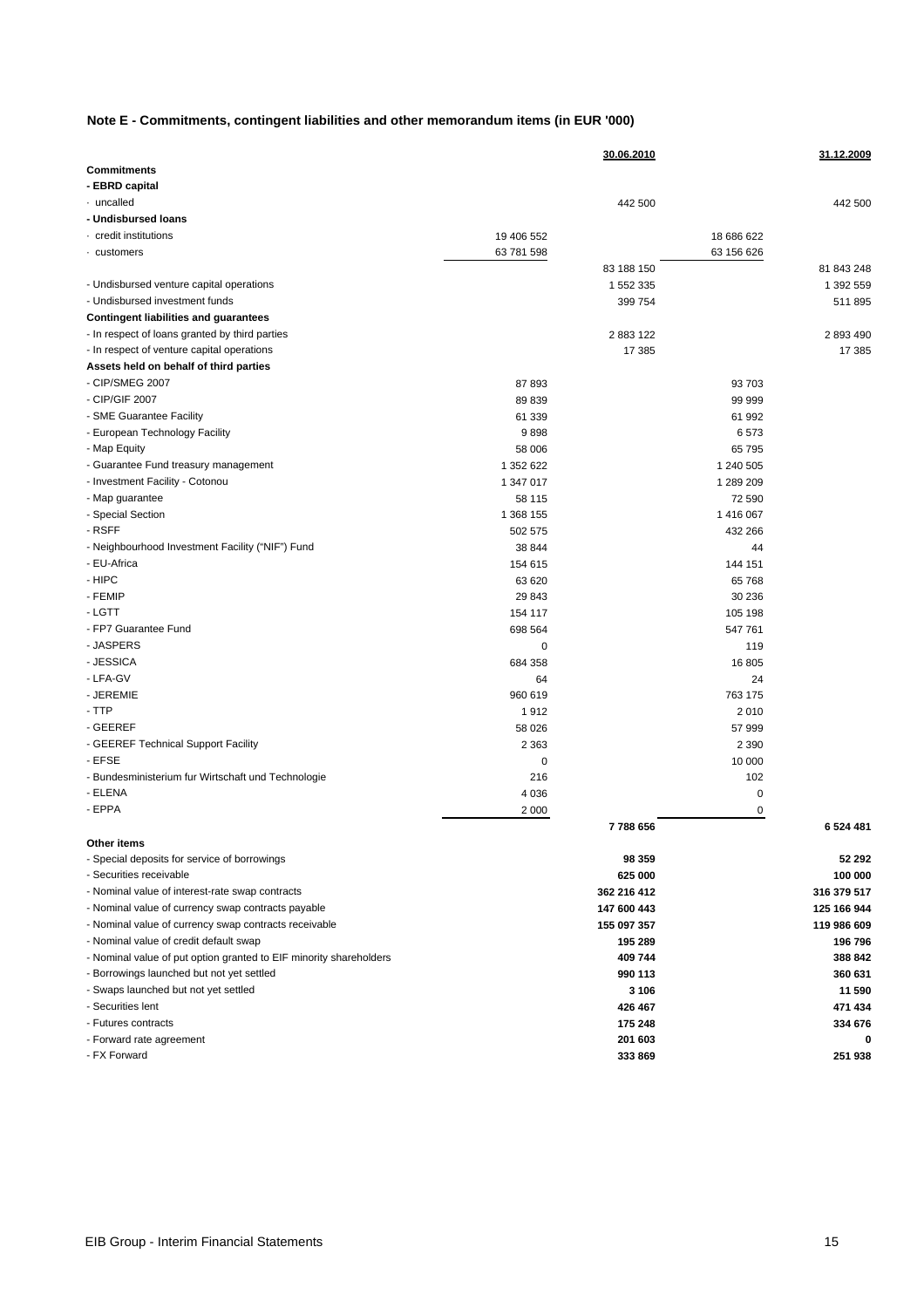#### **EIB**

#### **BALANCE SHEET AS AT JUNE 30, 2010 UNDER EU DIRECTIVES (in EUR '000)**

| <b>ASSETS</b>                                                                                                              | 30.06.2010<br>(Unaudited)              | 31.12.2009                              | <b>LIABILITIES</b>                                                                                                                           |                                   | 30.06.2010<br>(Unaudited) |                                   | 31.12.2009    |
|----------------------------------------------------------------------------------------------------------------------------|----------------------------------------|-----------------------------------------|----------------------------------------------------------------------------------------------------------------------------------------------|-----------------------------------|---------------------------|-----------------------------------|---------------|
| 1. Cash in hand, balances with central banks and<br>post office banks                                                      | 200 797                                | 227 227                                 | 1. Amounts owed to credit institutions<br>a) repayable on demand<br>b) with agreed maturity dates or periods of notice                       | 13 177 822<br>230 808             |                           | $\mathbf{0}$<br>4 4 8 0 4 1 4     | 4 4 8 0 4 1 4 |
| 2. Treasury bills and other bills eligible for refinancing with<br>central banks                                           | 9 214 276                              | 3788227                                 | 2. Amounts owed to customers<br>a) repayable on demand<br>b) with agreed maturity dates or periods of notice                                 | 1 255 577<br>804 933              | 13 408 630                | 1 256 333<br>1 106 417            |               |
| 3. Loans and advances to credit institutions<br>a) repayable on demand<br>b) other loans and advances<br>c) loans (Note B) | 315 970<br>41 741 997<br>121 393 321   | 334 382<br>19 032 387<br>116 575 861    | 3. Debts evidenced by certificates (Note D)<br>a) debt securities in issue                                                                   | 339 190 617                       | 2 060 510                 | 286 247 691                       | 2 362 750     |
| 4. Loans and advances to customers                                                                                         | 163 451 288                            | 135 942 630                             | b) others                                                                                                                                    | 23 618 121                        | 362 808 738               | 19 510 696                        | 305 758 387   |
| a) loans (Note B)<br>b) specific value adjustments                                                                         | 212 348 985<br>$-90800$<br>212 258 185 | 199 365 019<br>$-110800$<br>199 254 219 | 4. Other liabilities<br>a) sundry creditors<br>b) sundry liabilities                                                                         | 415 105<br>14 502                 | 429 607                   | 367 676<br>19 263                 | 386 939       |
| 5. Debt securities including fixed-income<br>securities<br>a) issued by public bodies                                      | 3 980 925                              | 1888424                                 | 5. Accruals and deferred income                                                                                                              |                                   | 11 297 026                |                                   | 9 501 189     |
| b) issued by other borrowers                                                                                               | 22 665 809<br>26 646 734               | 15 976 042<br>17 864 466                | 6. Provisions<br>a) pension plans and health insurance scheme<br>b) provision for quarantees issued in respect of venture capital operations | 1 365 590<br>$\overline{0}$       |                           | 1 306 754<br>5781                 |               |
| 6. Shares and other variable-yield securities                                                                              | 1 601 961                              | 1479405                                 | 7. Subscribed capital                                                                                                                        |                                   | 1 365 590                 |                                   | 1 312 535     |
| 7. Shares in affiliated undertakings (Note C)                                                                              | 482 768                                | 480 668                                 | - Subscribed<br>- Uncalled                                                                                                                   | 232 392 989<br>- 220 773 340      |                           | 232 392 989<br>- 220 773 340      |               |
| 8. Intangible assets<br>9. Tangible assets                                                                                 | 5756<br>295 674                        | 4 8 1 7<br>304 918                      | 8. Reserves<br>a) reserve fund                                                                                                               | 20 082 400                        | 11 619 649                | 18 205 506                        | 11 619 649    |
| 10. Other assets                                                                                                           | 82 507                                 | 89 499                                  | b) additional reserves<br>c) special activities reserve<br>d) general loan reserve                                                           | 1 144 024<br>3 299 370<br>1923734 |                           | 1 144 024<br>3 299 370<br>1923734 |               |
| 11. Subscribed capital and reserves, called but not paid                                                                   | 86 495                                 | 115 327                                 |                                                                                                                                              |                                   | 26 449 528                |                                   | 24 572 634    |
| 12. Prepayments and accrued income                                                                                         | 16 149 813                             | 2 319 988                               | 9. Profit for the period                                                                                                                     |                                   | 1 036 976                 |                                   | 1876894       |
| <b>TOTAL ASSETS</b>                                                                                                        | 430 476 254                            | 361 871 391                             | <b>TOTAL LIABILITIES</b>                                                                                                                     |                                   | 430 476 254               |                                   | 361 871 391   |

| 9 214 276   |                                      | 3788227       | 2. Amounts owed to customers<br>a) repayable on demand<br>b) with agreed maturity dates or periods of notice                                 | 1 255 577<br>804 933         | 2 060 510   | 1 256 333<br>1 106 417       | 2 362 750   |
|-------------|--------------------------------------|---------------|----------------------------------------------------------------------------------------------------------------------------------------------|------------------------------|-------------|------------------------------|-------------|
| 163 451 288 | 334 382<br>19 032 387<br>116 575 861 | 135 942 630   | 3. Debts evidenced by certificates (Note D)<br>a) debt securities in issue<br>b) others                                                      | 339 190 617<br>23 618 121    | 362 808 738 | 286 247 691<br>19510696      | 305 758 387 |
| 212 258 185 | 199 365 019<br>$-110800$             | 199 254 219   | 4. Other liabilities<br>a) sundry creditors<br>b) sundry liabilities                                                                         | 415 105<br>14 502            | 429 607     | 367 676<br>19 263            | 386 939     |
|             |                                      |               | 5. Accruals and deferred income                                                                                                              |                              | 11 297 026  |                              | 9 501 189   |
| 26 646 734  | 1888424<br>15 976 042                | 17 864 466    | 6. Provisions<br>a) pension plans and health insurance scheme<br>b) provision for quarantees issued in respect of venture capital operations | 1 365 590<br>$\mathbf{0}$    | 1 365 590   | 1 306 754<br>5781            | 1 312 535   |
| 1 601 961   |                                      | 1 479 405     |                                                                                                                                              |                              |             |                              |             |
| 482 768     |                                      | 480 668       | 7. Subscribed capital<br>- Subscribed<br>- Uncalled                                                                                          | 232 392 989<br>- 220 773 340 |             | 232 392 989<br>- 220 773 340 |             |
| 5756        |                                      | 4817          |                                                                                                                                              |                              | 11 619 649  |                              | 11 619 649  |
| 295 674     |                                      | 304 918       | 8. Reserves<br>a) reserve fund<br>b) additional reserves                                                                                     | 20 082 400<br>1 144 024      |             | 18 205 506<br>1 144 024      |             |
| 82 507      |                                      | 89 499        | c) special activities reserve                                                                                                                | 3 299 370                    |             | 3 299 370                    |             |
| 86 495      |                                      | 115 327       | d) general loan reserve                                                                                                                      | 1923734                      | 26 449 528  | 1 923 734                    | 24 572 634  |
| 16 149 813  |                                      | 2 3 1 9 9 8 8 | 9. Profit for the period                                                                                                                     |                              | 1036976     |                              | 1876894     |
|             |                                      |               |                                                                                                                                              |                              |             |                              |             |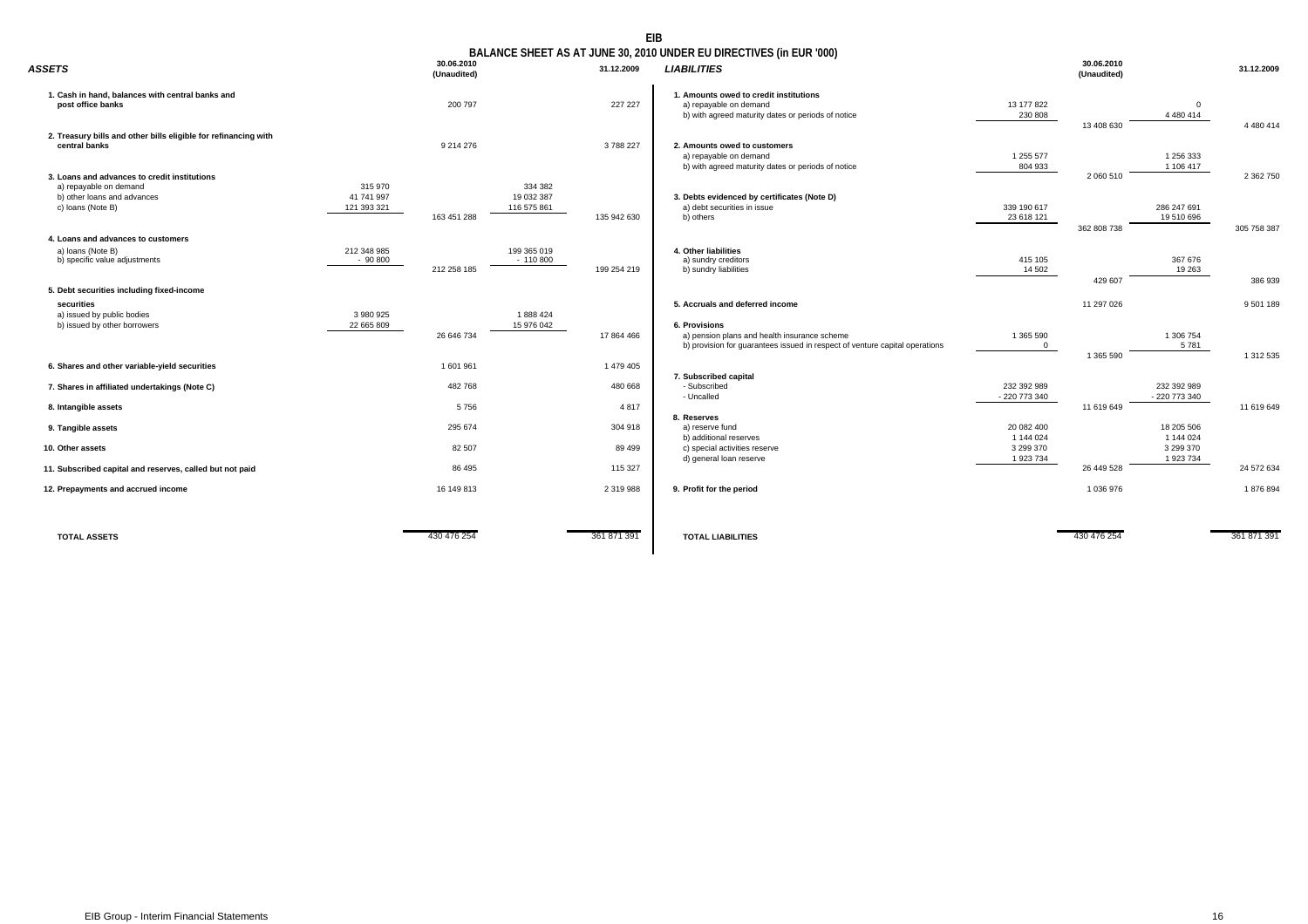# **OFF BALANCE SHEET AS AT JUNE 30, 2010 UNDER EU DIRECTIVES (in EUR '000)**

|                                                                    | 30.06.2010<br>(Unaudited) | 31.12.2009  |
|--------------------------------------------------------------------|---------------------------|-------------|
| <b>Commitments</b>                                                 |                           |             |
| - EBRD capital                                                     |                           |             |
| uncalled                                                           | 442 500                   | 442 500     |
| - EIF capital                                                      |                           |             |
| uncalled                                                           | 1 463 200                 | 1460800     |
| - Undisbursed loans                                                |                           |             |
| credit institutions                                                | 19 406 552                | 18 686 622  |
| customers                                                          | 63 781 598                | 63 156 626  |
|                                                                    | 83 188 150                | 81 843 248  |
| - Undisbursed venture capital operations                           | 1 391 314                 | 1 244 196   |
| - Undisbursed investment funds                                     | 399 754                   | 511 895     |
| Contingent liabilities including guarantees                        |                           |             |
| - In respect of loans granted by third parties                     | 361 623                   | 314 244     |
| - In respect of venture capital operations                         | 17 385                    | 17 385      |
| Assets held on behalf of third parties                             |                           |             |
| - EIF treasury management                                          | 903 205                   | 900 069     |
| - Guarantee Fund treasury management                               | 1 352 622                 | 1 240 505   |
| - FP7 Guarantee Fund treasury management                           | 698 564                   | 547 761     |
| - Investment Facility - Cotonou                                    | 1 347 017                 | 1 289 209   |
| - Special Section                                                  | 1 368 155                 | 1416067     |
| - RSFF                                                             | 502 575                   | 432 266     |
| - EU-Africa                                                        | 154 615                   | 144 151     |
| - HIPC                                                             | 63 620                    | 65768       |
| - FEMIP                                                            | 29843                     | 30 236      |
| - LGTT                                                             | 154 117                   | 105 198     |
| - JASPERS                                                          |                           | 0<br>119    |
| - JESSICA                                                          | 684 358                   | 16 805      |
| - NIF                                                              | 38 844                    | 44          |
| - ELENA                                                            | 4 0 6 3                   | 0           |
| Other items                                                        |                           |             |
| - Special deposits for service of borrowings                       | 98 359                    | 52 292      |
| - Securities receivable                                            | 625 000                   | 100 000     |
| - Nominal value of interest-rate swap contracts                    | 362 216 412               | 316 379 517 |
| - Nominal value of currency swap contracts payable                 | 147 600 443               | 125 166 944 |
| - Nominal value of currency swap contracts receivable              | 155 097 357               | 119 986 609 |
| - Nominal value of credit default swap                             | 195 289                   | 196 796     |
| - Nominal value of put option granted to EIF minority shareholders | 409 744                   | 388 842     |
| - Borrowings launched but not yet settled                          | 990 113                   | 360 631     |
| - Swaps launched but not yet settled                               | 3 1 0 6                   | 11 590      |
| - Securities lending                                               | 350 768                   | 422 131     |
| - Futures contracts                                                | 175 248                   | 334 676     |
| - Forward rate agreement                                           | 201 603                   | 0           |
| - FX Forward                                                       | 333 869                   | 251 938     |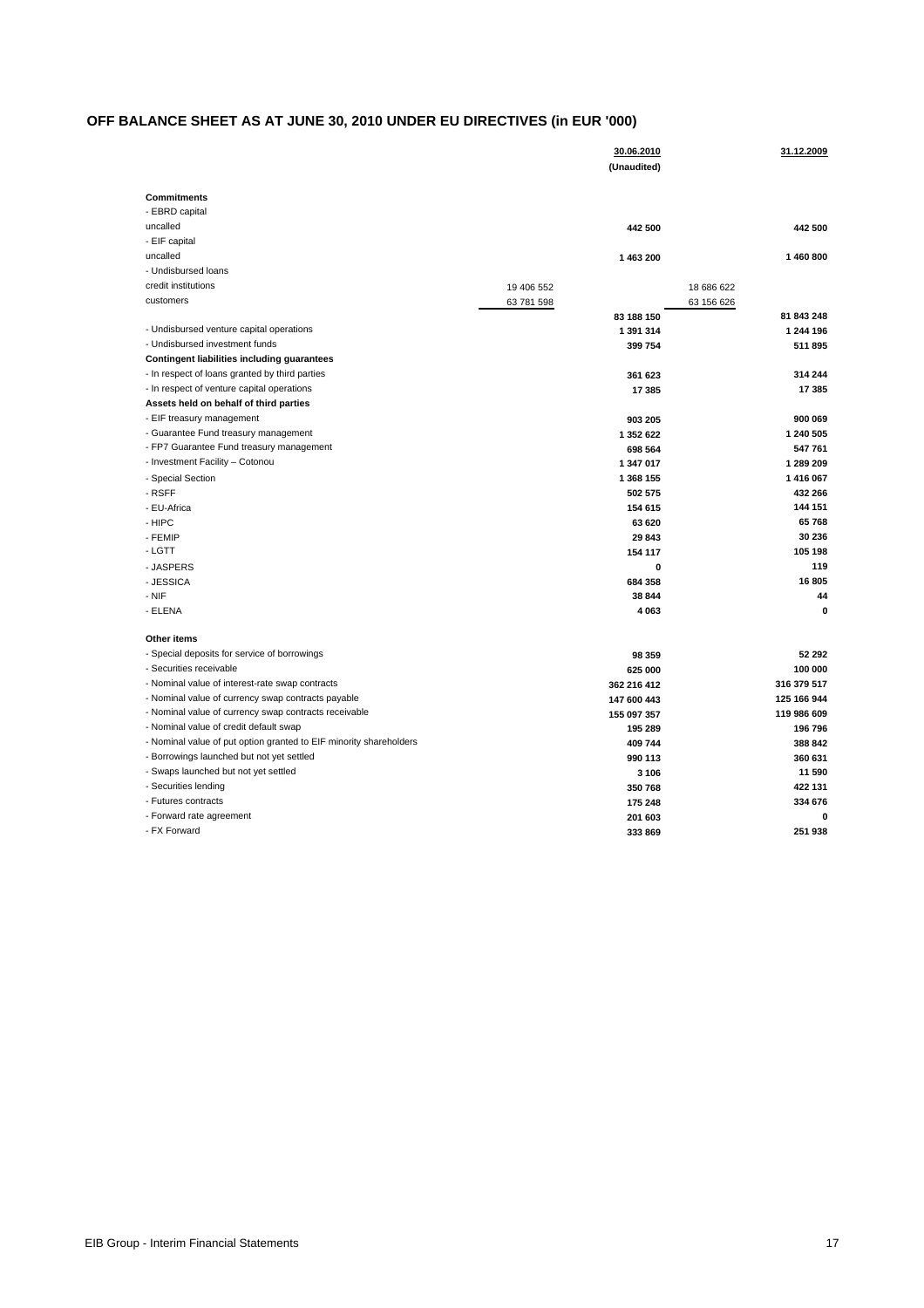#### **PROFIT AN LOSS ACCOUNT FOR THE PERIOD ENDED JUNE 30, 2010 UNDER EU DIRECTIVES (in EUR '000)**

|                                                                                                                                                          |                       | 30.06.2010<br>(Unaudited) |                       | 30.06.2009<br>(Unaudited) |                        | 2009        |
|----------------------------------------------------------------------------------------------------------------------------------------------------------|-----------------------|---------------------------|-----------------------|---------------------------|------------------------|-------------|
| 1. Interest receivable and similar income                                                                                                                |                       | 9077675                   |                       | 7 965 457                 |                        | 16 531 782  |
| 2. Interest payable and similar charges                                                                                                                  |                       | $-7865636$                |                       | $-6827829$                |                        | $-14289505$ |
| 3. Income from securities with variable-yield<br>a) income from shares and variable-yield securities<br>b) income from shares in affiliated undertakings | 30 363<br>0           | 30 363                    | 9 0 8 5<br>5 1 1 0    | 14 195                    | 7997<br>9085           | 17 082      |
| 4. Commission receivable                                                                                                                                 |                       | 73772                     |                       | 61 085                    |                        | 148 503     |
| 5. Commission payable                                                                                                                                    |                       | $-6635$                   |                       | $-5047$                   |                        | $-11768$    |
| 6. Net loss on financial operations                                                                                                                      |                       | $-95148$                  |                       | $-51333$                  |                        | $-20751$    |
| 7. Other operating income                                                                                                                                |                       | 2 3 0 7                   |                       | 1524                      |                        | 12 157      |
| 8. General administrative expenses<br>a) staff costs<br>b) other administrative costs                                                                    | $-151718$<br>$-40871$ | $-192589$                 | $-130166$<br>$-42327$ | $-172493$                 | $-283971$<br>$-113324$ | $-397295$   |
| 9. Value adjustments in respect of tangible and intangible assets<br>a) tangible assets<br>b) intangible assets                                          | $-11707$<br>$-1258$   | $-12965$                  | $-11448$<br>$-1013$   | $-12461$                  | $-25645$<br>$-2296$    | $-27941$    |
| 10. Value (re-)adjustments in respect of loans and advances and<br>provisions for contigent liabilities and for commitments                              |                       | 25 832                    |                       | $-58515$                  |                        | $-85370$    |
| 11. Profit for the period                                                                                                                                |                       | 1036976                   |                       | 914 583                   |                        | 1876894     |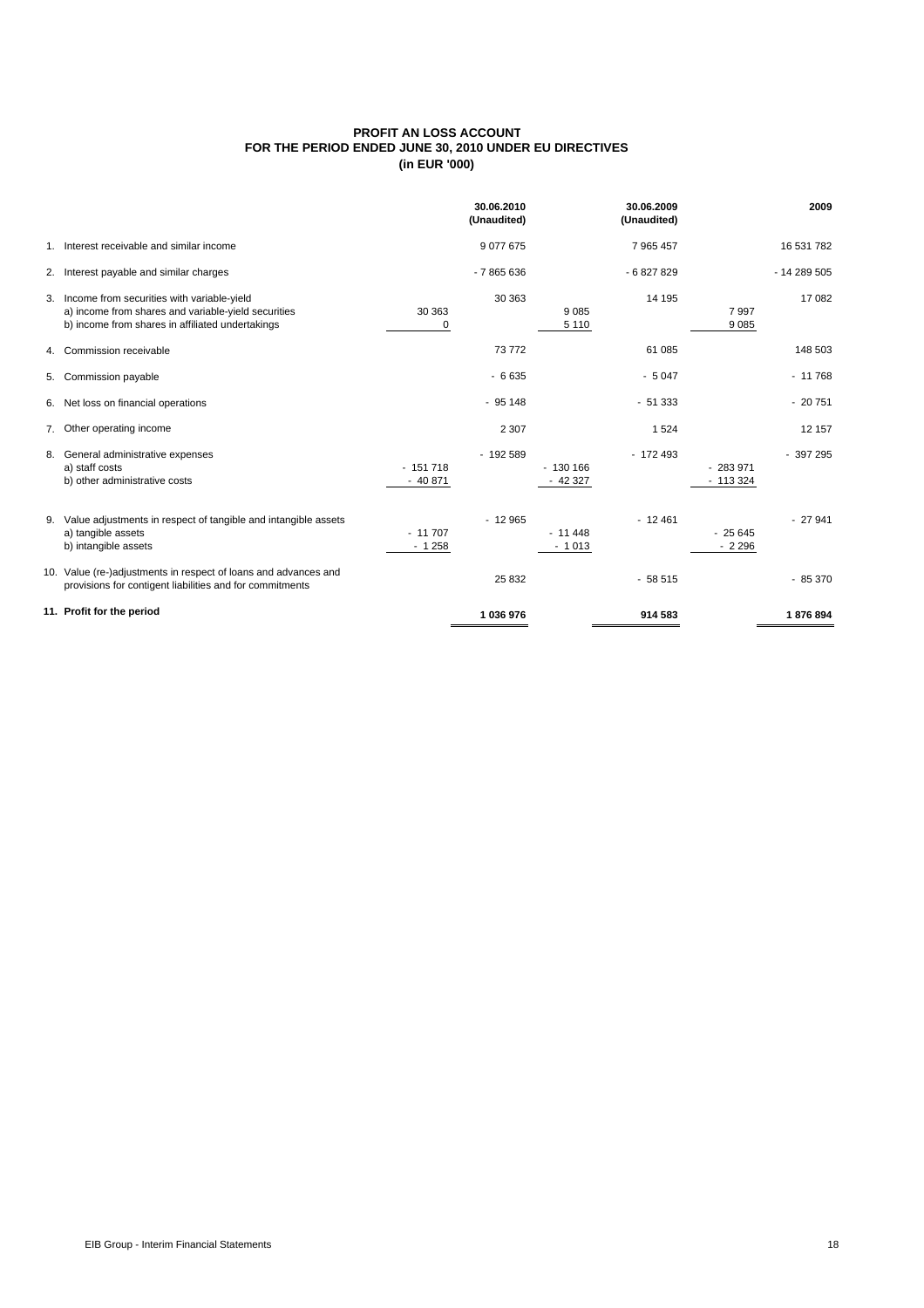# **CASH FLOW STATEMENT FOR THE PERIOD ENDED JUNE 30, 2010 UNDER EU DIRECTIVES (in EUR '000)**

|                                                                                             | 30.06.2010   | 2009            |
|---------------------------------------------------------------------------------------------|--------------|-----------------|
|                                                                                             | (Unaudited)  |                 |
| A. Cash flows from operating activities:                                                    |              |                 |
| <b>Profit for the period</b>                                                                | 1 036 976    | 1876894         |
| Adjustments for:                                                                            |              |                 |
| Net change in specific value adjustments on loans and advances                              | $-20000$     | 88 800          |
| Net change in specific provisions on staff pension fund                                     | 53 055       | 119 101         |
| Value adjustments in respect of shares and other variable-yield securities                  | 18 695       | 102 201         |
| Value adjustments in respect of tangible and intangible assets                              | 12 965       | 27 941          |
| Investment portfolio amortisation                                                           | 16 5 20      | 8484<br>174 191 |
| Effects of exchange rate changes on loans, borrowings and swaps                             | 3 061 582    |                 |
| <b>Profit on operating activities</b>                                                       | 4 179 793    | 2 397 612       |
| Disbursements of loans and advances to credit institutions and customers                    | $-20594300$  | - 51 895 204    |
| Repayments of loans and advances to credit institutions and customers                       | 12 354 878   | 23 200 287      |
| Change in treasury operational portfolios                                                   | $-648993$    | $-1301471$      |
| Change in venture capital operations included in shares and other variable-yield securities | $-86608$     | $-138350$       |
| Change in shares and other variable-yield securities excluding venture capital operations   | - 54 644     | - 53 086        |
| Change in amounts owed to credit institutions and customers                                 | 8 625 976    | $-317101$       |
| Change in prepayments and accrued income                                                    | $-1542567$   | 775 182         |
| Change in other assets                                                                      | 6992         | 59 085          |
| Change in accruals and deferred income                                                      | 1795837      | $-2646810$      |
| Change in other liabilities                                                                 | 42 668       | 24 443          |
| Net cash from operating activities                                                          | 4 079 032    | $-29895413$     |
| B. Cash flows from investing activities:                                                    |              |                 |
| Purchase of EIF shares                                                                      | $-2100$      | $-1396$         |
| Securities from investment portfolio matured during the year                                | 117 559      | 251786          |
| Change in asset backed securities included in the treasury portfolios                       | - 1 156 522  | $-2442526$      |
| Net change in tangible and intangible assets                                                | $-4660$      | - 19 479        |
| Net cash from investing activities                                                          | $-1045723$   | $-2211615$      |
| C. Cash flows from financing activities:                                                    |              |                 |
| Issue of borrowings                                                                         | 42 207 424   | 79 122 016      |
| Redemption of borrowings                                                                    | - 13 599 645 | -33 010 200     |
| Member States contribution                                                                  | 28 832       | 358 659         |
| Change in commercial papers                                                                 | 4739579      | - 10 647 642    |
| Net cash from financing activities                                                          | 33 376 190   | 35 822 833      |
|                                                                                             |              |                 |
| Summary statement of cash flows:                                                            |              |                 |
| Cash and cash equivalents at the beginning of the year                                      | 27 232 937   | 23 718 439      |
| Net cash from:                                                                              |              |                 |
| (1) operating activities                                                                    | 4 079 032    | - 29 895 413    |
| (2) investing activities                                                                    | - 1 045 723  | $-2211615$      |
| (3) financing activities                                                                    | 33 376 190   | 35 822 833      |
| (4) effects of exchange rate changes on cash held                                           | - 1 207 850  | $-201307$       |
| Cash and cash equivalents at the end of the period                                          | 62 434 586   | 27 232 937      |
| Cash and cash equivalents are composed of:                                                  |              |                 |
| Cash in hand, balances with central banks and post office banks                             | 200 797      | 227 227         |
| Bills maturing within three months of issue                                                 | 20 175 822   | 7 638 941       |
| Loans and advances to credit institutions:                                                  |              |                 |
| Accounts repayable on demand                                                                | 315 970      | 334 382         |
| Term deposit accounts                                                                       | 41 741 997   | 19 032 387      |
|                                                                                             | 62 434 586   | 27 232 937      |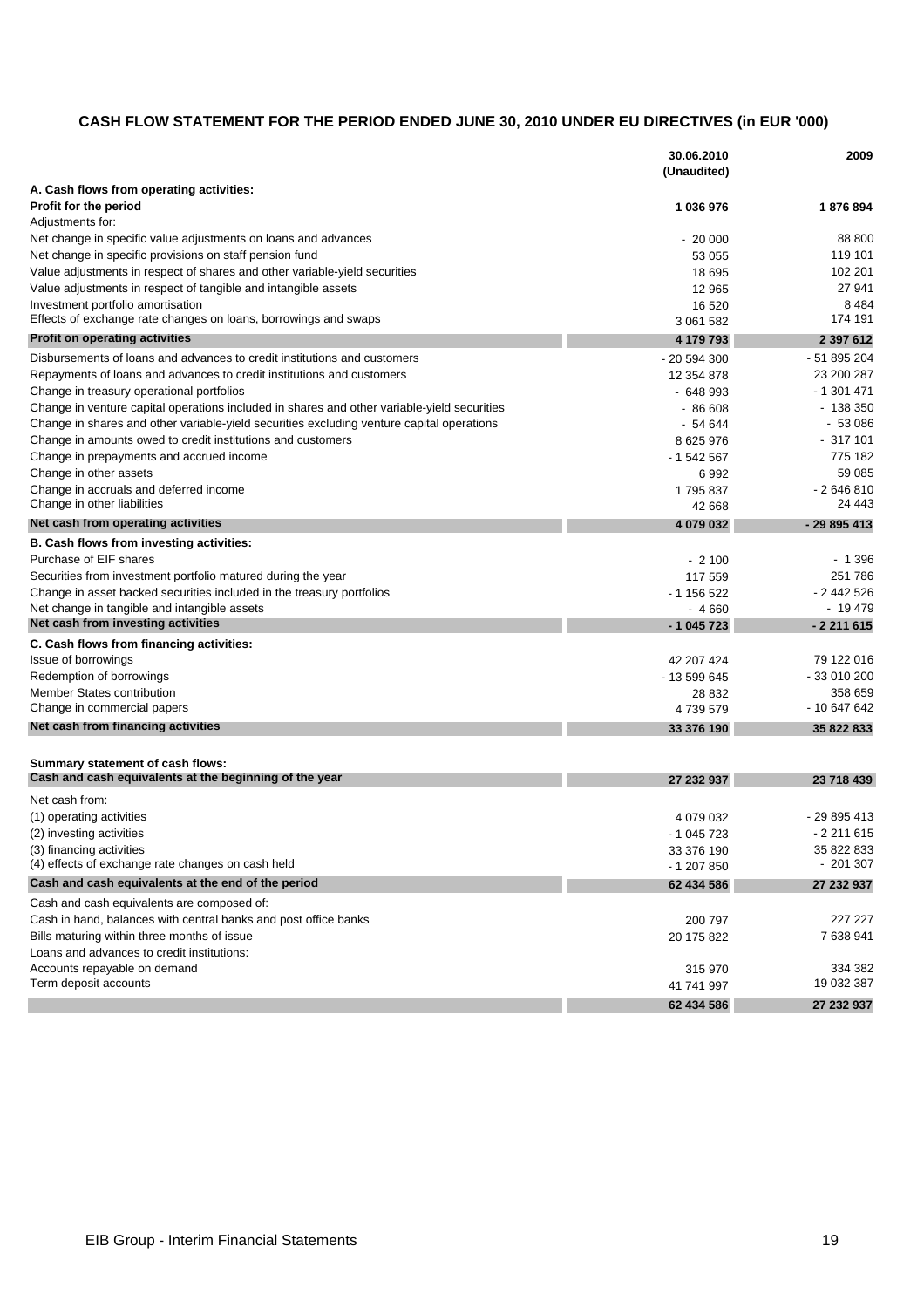#### **NOTES TO THE UNAUDITED CONDENSED INTERIM FINANCIAL STATEMENTS UNDER EU DIRECTIVES**

## **NOTE A Basis of presentation**

The unaudited condensed financial statements of the European Investment Bank (the "Bank") as at June 30, 2010 do not include all of the information and footnotes required for complete financial statements.

In the opinion of management, all adjustments, normal recurring accruals and adjustments for the impairment of venture capital operations and loans considered necessary for a fair presentation have been recorded. The profit for the six-month period ended June 30, 2010 is not necessarily indicative of the results that may be expected for the year ending December 31, 2010.

The audited financial statements as at and for the year ended December 31, 2009 were prepared in accordance with the general principles of the Directive of the Council of the European Communities of 8 December 1986 (as amended) without making use of the option available to apply fair value accounting. The unaudited condensed financial statements as at and for the period ended June 30, 2010 were based on the same principles.

For further information, refer to the unconsolidated financial statements and footnotes thereto included in the Bank's annual report for the year ended December 31, 2009.

# **NOTE B Summary statement of loans (in Eur '000)**

|                                                                        |                                           | Loans granted                         |             |
|------------------------------------------------------------------------|-------------------------------------------|---------------------------------------|-------------|
| Analysis of aggregate<br>loans granted<br>(before specific provisions) | to intermediary<br>credit<br>institutions | directly to<br>final<br>beneficiaries | Total       |
| - Disbursed portion                                                    | 121,393,321                               | 212,348,985                           | 333,742,306 |
| - Undisbursed portion                                                  | 19,406,552                                | 63,781,598                            | 83,188,150  |
| Aggregate loans granted                                                | 140,799,873                               | 276,130,583                           | 416,930,456 |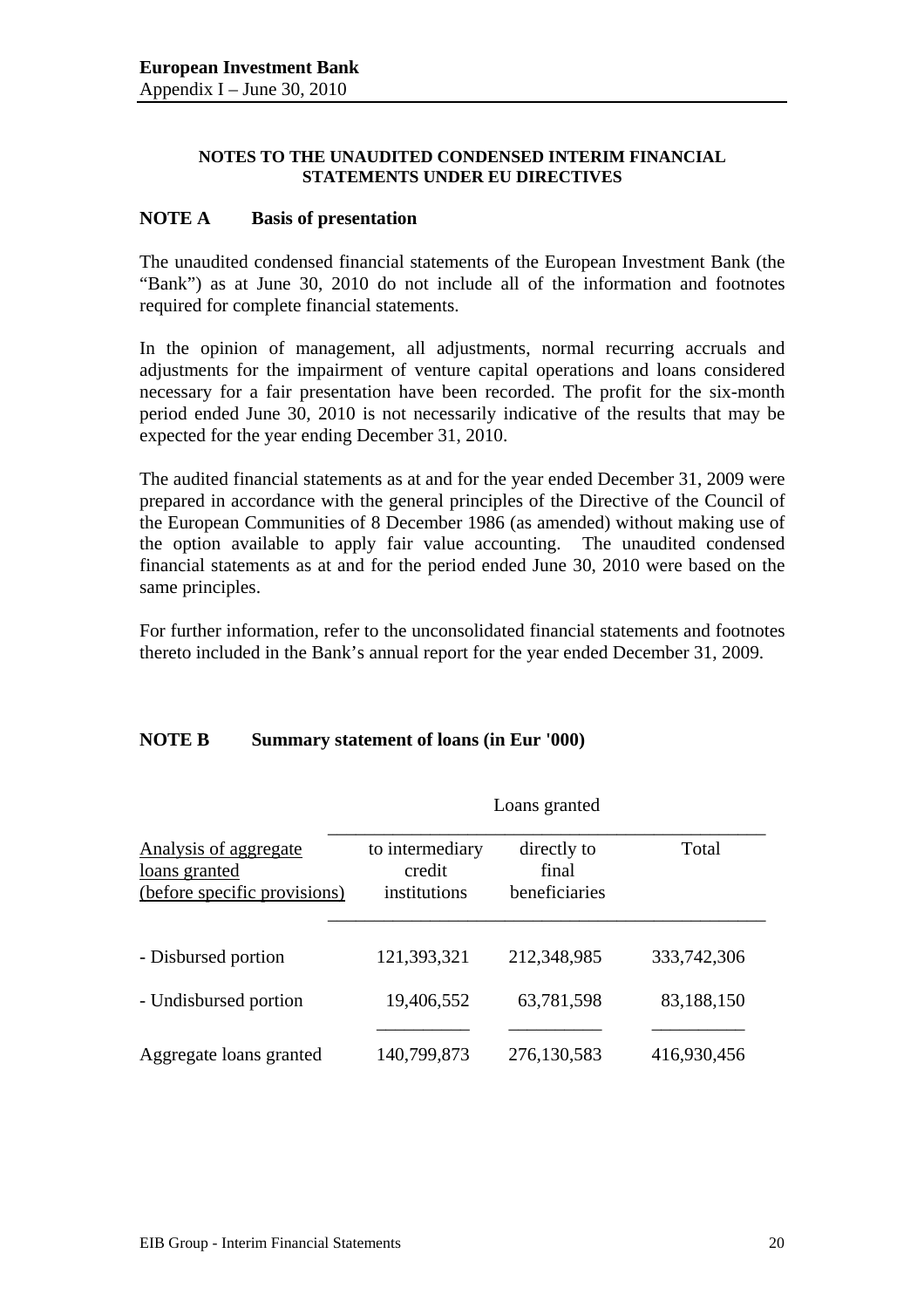# **NOTE C Shares in affiliated undertakings**

## **EIF capital increase**

This item for EUR'000 482,768 corresponds to the capital paid in by the Bank in respect of its subscription (EUR'000 1,829,000) to the capital of the European Investment Fund (EIF), with its registered office in Luxembourg.

As at June 30, 2010, the subscribed capital of the EIF has increased from EUR 2.94 billion as at December 31, 2009 to EUR 2.98 billion. The percentage holding of the Bank in the EIF has decreased from 62.11% at the end of December 2009 to 61.40% at the end of June 2010.

At the EIF Annual General Meeting of Shareholders held on May 7, 2007, it was decided to issue 1000 new shares, identical to the 2000 existing ones (nominal value EUR 1 million each, paid in ratio of 20%) between June 30, 2007 and June 30, 2010. The Bank decided to subscribe 609 new shares on June 30, 2007.

The Bank committed to subscribe to all shares not subscribed to by the other shareholders by June 30, 2010. As 21 shares remained unsubscribed as at June 30, 2010, the Bank will subscribe to these 21 shares in the course of 2010.

## **Commitment to purchase the remaining EIF shares at a fixed price**

Under the terms of the Replacement Share Purchase Undertaking, the EIB is offering to buy the remaining subscribed shares from the EIF's other shareholders for a price of EUR 349,909.66 per share as at June 30, 2010. The latter corresponds to the part of each share in the called capital of EIF, increased by the share premium account, the statutory reserves, the disclosed unrealised gains in venture capital operations, the profit brought forward and the profit of the year. The agreed formula is being applied to the approved and audited annual accounts of the EIF for the financial year in which the option is exercised.

# **NOTE D Debts evidenced by certificates**

[See following page for summary statement of debts evidenced by certificates]